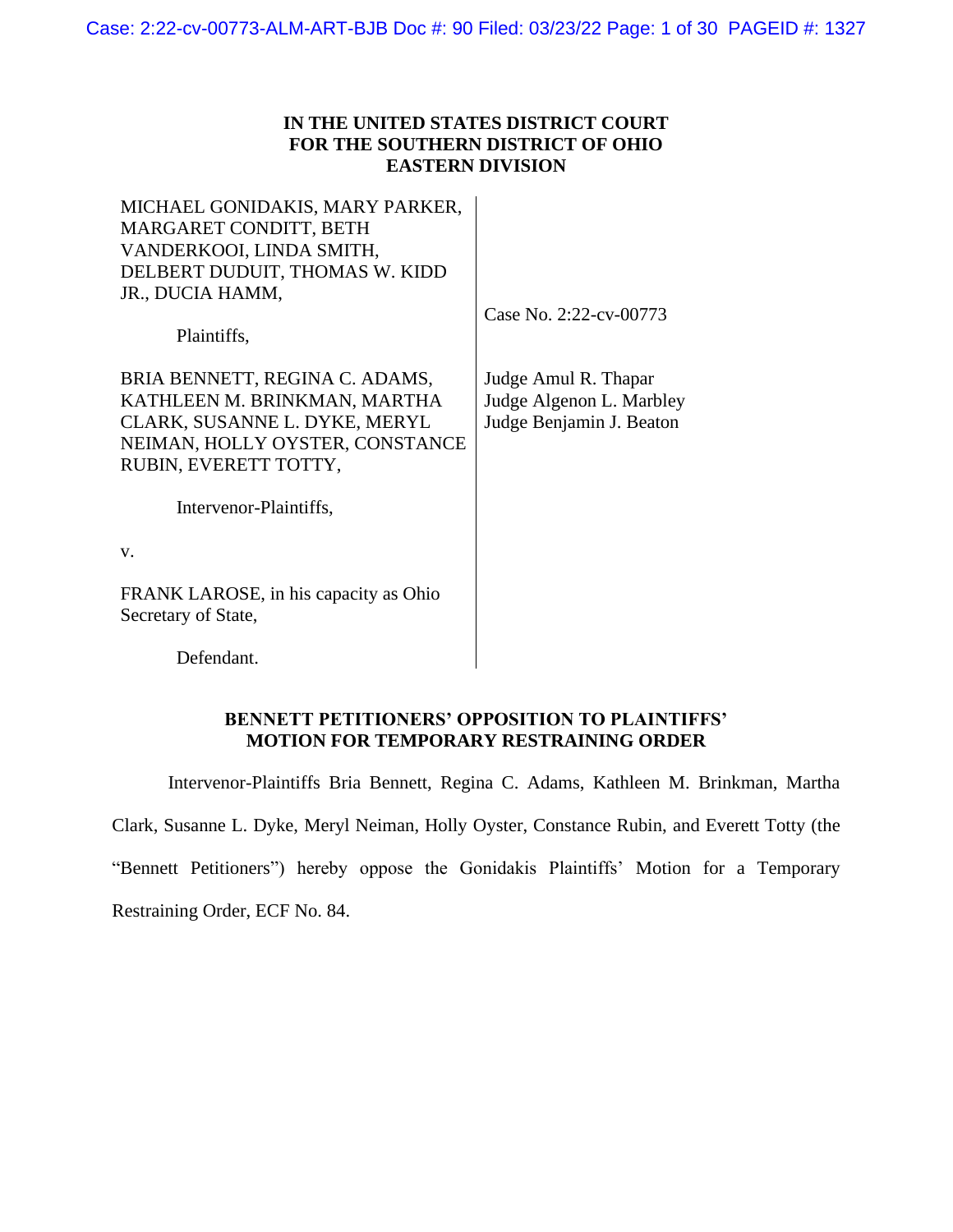# **TABLE OF CONTENTS**

|           | A. Ohio's history of extreme partisan gerrymandering prompted the adoption of the                                                                                 |  |
|-----------|-------------------------------------------------------------------------------------------------------------------------------------------------------------------|--|
| <b>B.</b> | The Ohio Supreme Court struck down the September 16 Plan and gave the<br>Commission clear guidance on how to comply with the Fair District                        |  |
| C.        | The Ohio Supreme Court struck down the January 22 remedial plan as violating<br>the Constitution and failing to comply with the Court's order, again giving clear |  |
| D.        | The Ohio Supreme Court struck down the Third Plan, finding it violated the<br>Constitution in the same ways as earlier plans, giving the Commission until         |  |
| Е.        |                                                                                                                                                                   |  |
|           |                                                                                                                                                                   |  |
|           |                                                                                                                                                                   |  |
| I.        | A TRO is inappropriate because it would disrupt the status quo and interfere with                                                                                 |  |
|           | II. Plaintiffs do not meet the requirements for temporary or preliminary relief 14                                                                                |  |
|           |                                                                                                                                                                   |  |
| 1.        | Plaintiffs lack standing because they assert only a generalized grievance                                                                                         |  |
| 2.        | Plaintiffs have no federal claim, because the scheduling of the General                                                                                           |  |
| 3.        | Plaintiffs cannot obtain the sole remedy they seek because it violates valid<br>Ohio state law as authoritatively construed by the Ohio Supreme Court 21          |  |
|           | B. Plaintiffs do not face irreparable harm, merely a delayed primary 24                                                                                           |  |
|           | C. A TRO would irreparably harm the vast majority of Ohio voters, who amended<br>the Ohio Constitution's requirements for state legislative redistricting 24      |  |
| D.        |                                                                                                                                                                   |  |
|           |                                                                                                                                                                   |  |
|           |                                                                                                                                                                   |  |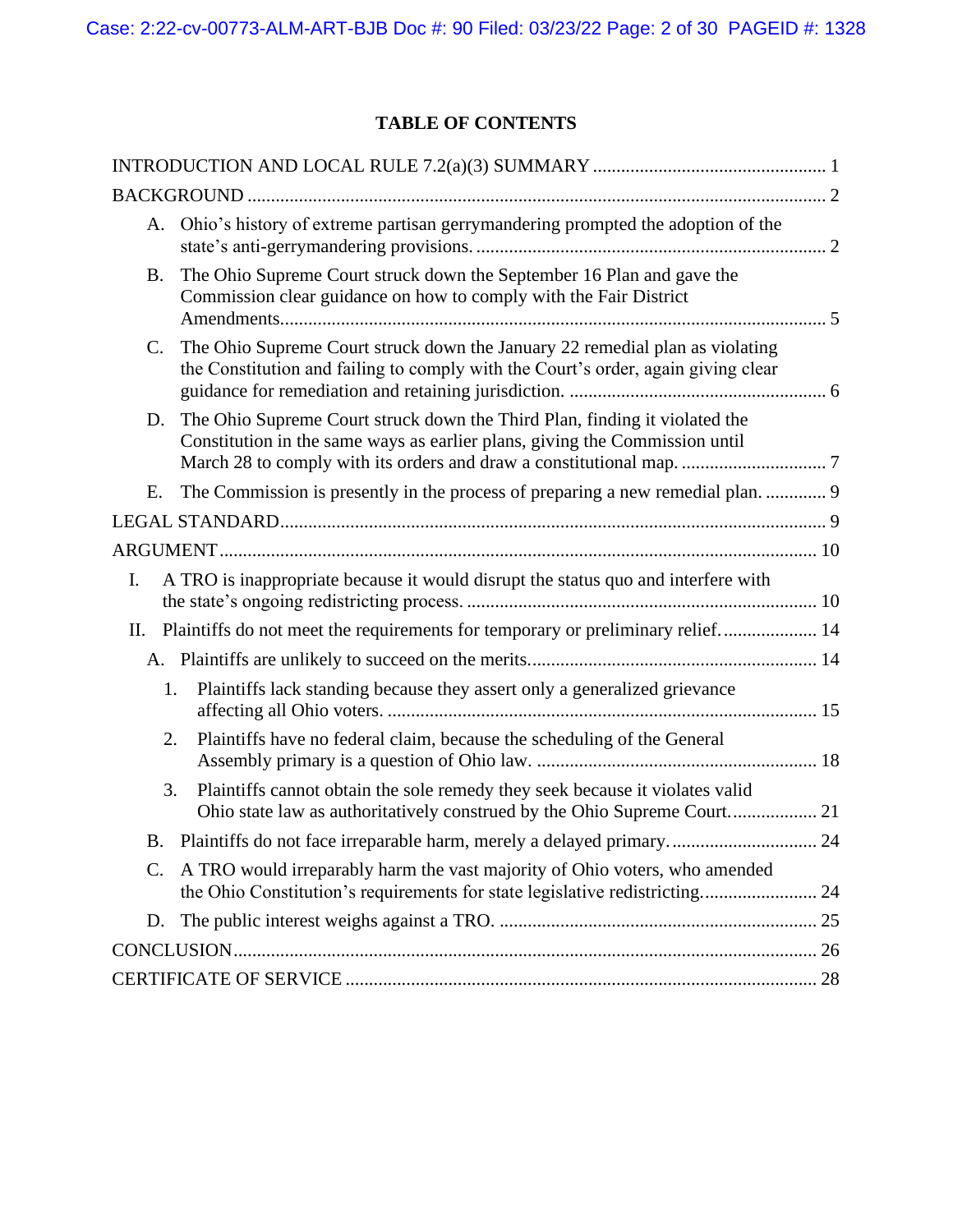#### **INTRODUCTION AND LOCAL RULE 7.2(a)(3) SUMMARY**

<span id="page-2-0"></span>In 2015, more than 70 percent of Ohio voters voted to adopt the "Fair District Amendments" to Article XI of the Ohio Constitution and bring an end to partisan gerrymandering of the General Assembly. The relief Plaintiffs seek in their motion for a TRO would leave those Amendments a dead letter. And it would require Ohio officials to conduct General Assembly elections under a reapportionment plan *that the Ohio Supreme Court has already held violates the Ohio Constitution*. This would be an extraordinary and entirely unnecessary intrusion into Ohio's state sovereignty. There is no basis in law for the order that Plaintiffs seek. Plaintiffs' motion should be denied.

As explained in Part I, *infra* pp. 10-14, granting Plaintiffs' TRO would not preserve the status quo—it would irreversibly alter it. And it would have this Court usurp the Ohio Supreme Court's authority and improperly cut short the Ohio Redistricting Commission's ongoing, daily proceedings to prepare districts that comply with Ohio law, in violation of the Supreme Court's command for deference to state redistricting processes. *Growe v. Emison*, 507 U.S. 25, 33-34 (1993).

Moreover, as explained in Part II, *infra* pp. 14-26, Plaintiffs do not meet any of the four requirements for preliminary relief.

Plaintiffs are unlikely to succeed on the merits. *Infra* Part II.A., pp. 14-24. They lack standing because they assert a generalized grievance equally affecting all Ohio voters. *Schlesinger v. Reservists Comm. to Stop the War*, 418 U.S. 208, 220 (1974); *Nat'l Rifle Ass'n of Am. v. Magaw*, 132 F.3d 272, 294 (6th Cir. 1997); *Nolles v. State Comm. for Reorganization of Sch. Dists.*, 524 F.3d 892, 900 (8th Cir. 2008); *infra* Part II.A.1, pp. 15-17. And a delay to the General Assembly primary currently set by statute for May 3, which is all that is threatened, does not violate any federal law. *Thompson v. DeWine*, 976 F.3d 610, 620 (6th Cir. 2020) (per curiam); *Nolles*, 524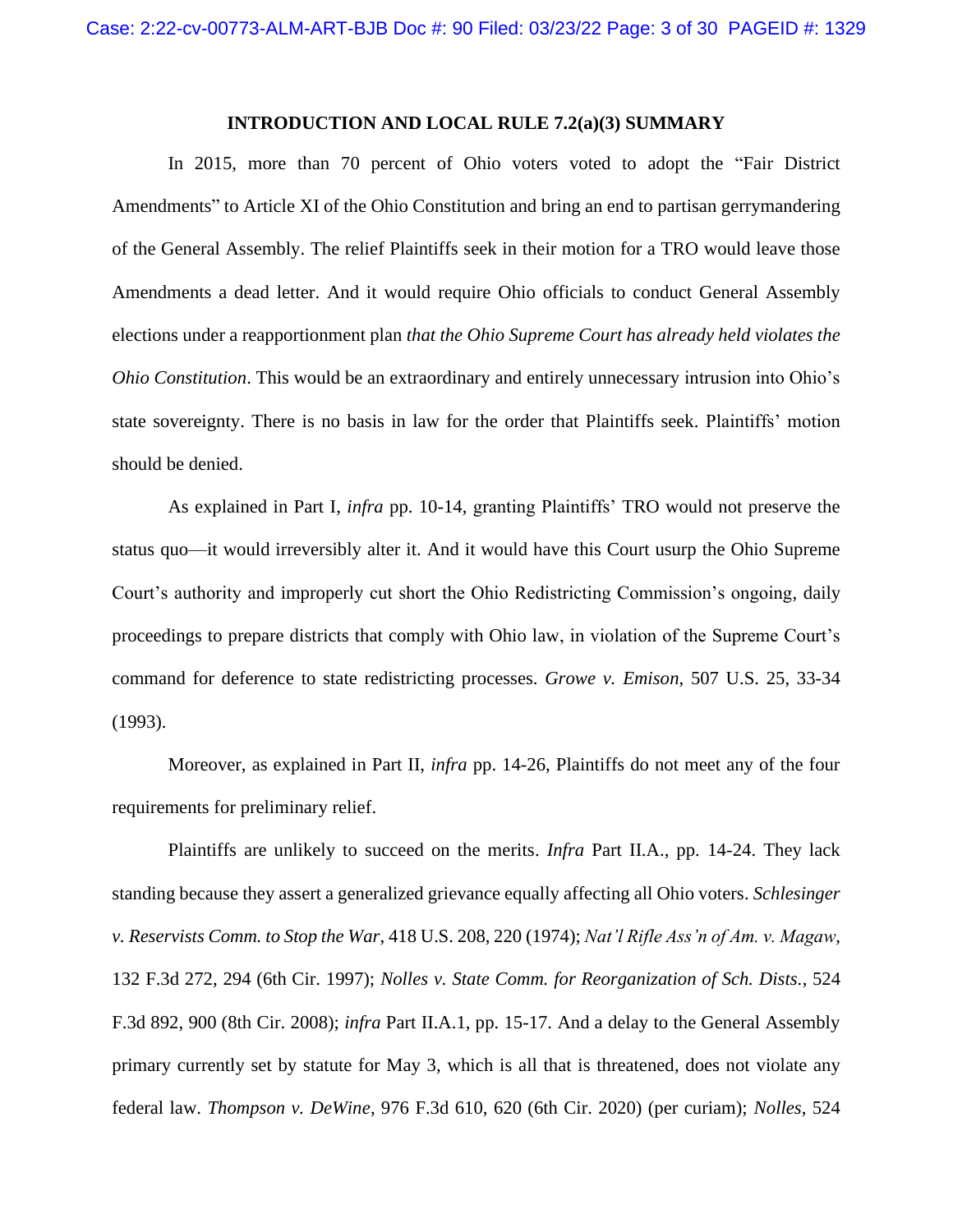F.3d at 898; *infra* Part II.A.2, pp. 18-21. Nor can Plaintiffs obtain the sole relief they seek—an order imposing the Third Plan—because the Ohio Supreme Court has already held that the Third Plan violates Ohio law, it is possible to draw a map that is lawful under both Ohio and federal law, and federal courts in reapportionment cases must "follow the policies and preferences of the State, as expressed in statutory and constitutional provisions or in the reapportionment plans proposed by the state legislature, whenever adherence to state policy does not detract from the requirements of the Federal Constitution." *White v. Weiser*, 412 U.S. 783, 794-95 (1973); *infra* Part II.A.3, pp. 21-23.

For similar reasons, Plaintiffs do not face irreparable harm. *Infra* Part II.B., p. 24. The sole issue is a delay to the May 3 primary while lawful maps are prepared, not an election under malapportioned maps or no election at all, and Plaintiffs make no showing that such a delay will irreparably harm them. In contrast, a TRO requiring use of the Third Plan will substantially harm all Ohio voters and the public interest by rendering the Fair District Amendments a nullity and requiring Ohio voters to elect and be governed by representatives from districts that the Ohio Supreme Court has held were primarily and unlawfully drawn to disfavor one political party. *Infra*  Parts II.C., II.D., pp. 24-25].

#### **BACKGROUND**

## <span id="page-3-1"></span><span id="page-3-0"></span>**A. Ohio's history of extreme partisan gerrymandering prompted the adoption of the state's anti-gerrymandering provisions.**

Ohio adopted the Fair District Amendments in 2015, after a long struggle with partisan gerrymandering that was particularly pronounced during last decade's redistricting cycle. In 2011, when the Apportionment Board that previously governed redistricting convened, Republicans made up a majority of the Board and, as Ohio's Constitution then stood, could take action without consulting Democrats. *Wilson v. Kasich*, 134 Ohio St. 3d 221, 223, 225-26 (2012). The result was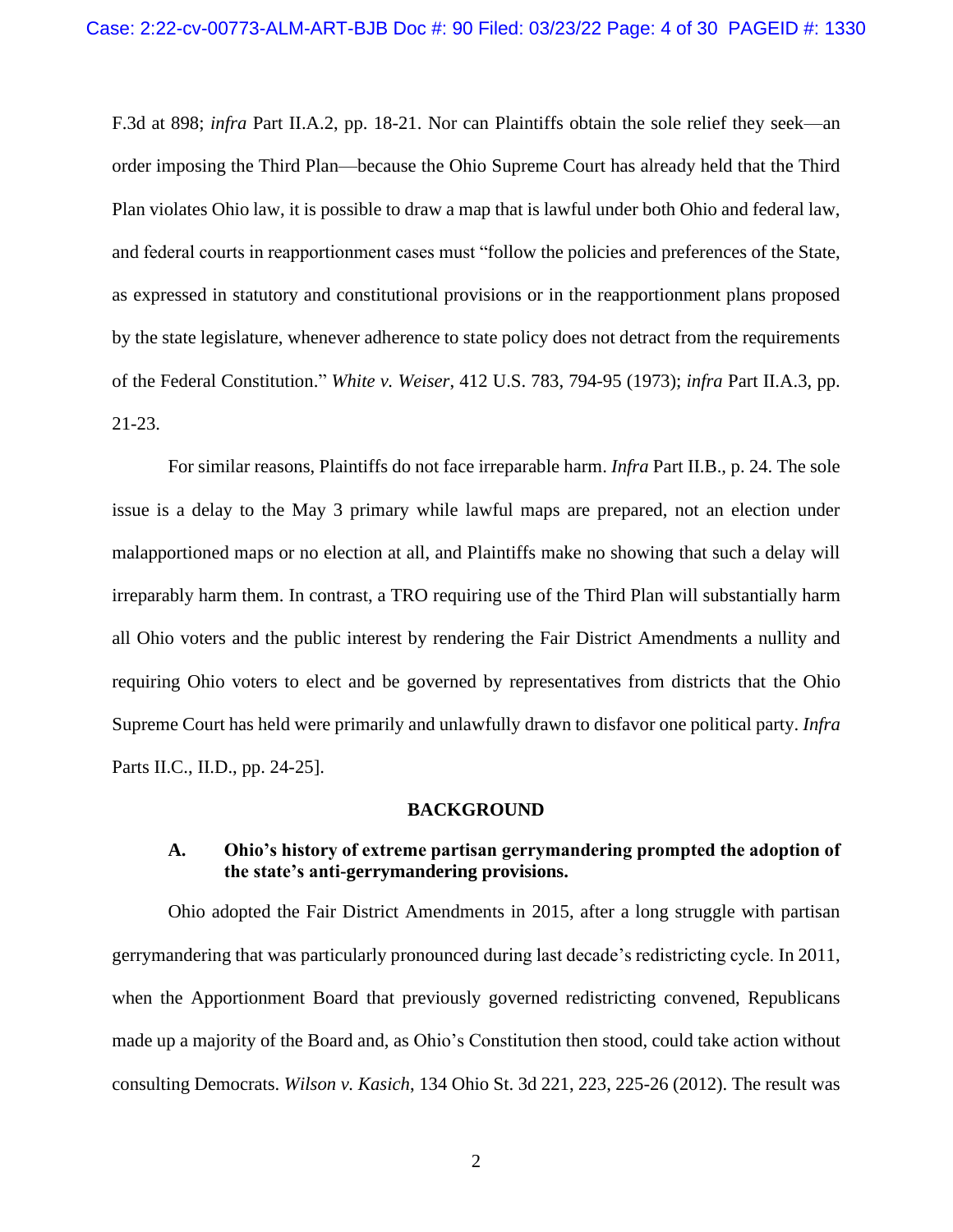maps wholly out of line with Ohio voters' preferences: In the first state house elections held under the new maps in 2012, Democratic candidates won a majority (50.2%) of the statewide vote, but a mere 39.4% of the state house seats. Ex. 1 to Decl. of Derek S. Clinger, filed herewith, at 18. The same pattern occurred in election after election, such that Republicans maintained supermajorities all decade irrespective of the statewide vote share. *Id.*

The partisan excesses of the 2011 redistricting cycle led to a groundswell of support for redistricting reform. Responding to this public sentiment, members of the Ohio House of Representatives introduced House Joint Resolution 12, which became the Fair District Amendments, in late 2014. HJR 12 passed the General Assembly overwhelmingly: 28-1 in the Senate and 80-4 in the House. *See* Ohio Legislative Services Commission, Final Analysis, Am. Sub. H.J.R. 12, at 15 (2014), https://www.lsc.ohio.gov/documents/gaDocuments/analyses130/14 hjr12-130.pdf. The Governor signed the bill, and it was placed on the ballot for the November 2015 election.

The run-up to the vote on the Fair District Amendments featured significant public discussion and grassroots activity. The official statement in support of the Fair District Amendments was submitted by a bipartisan group of legislators and described the Amendments as creating "a fair, bipartisan, and transparent process," which would "establish fair and balanced standards for drawing state legislative districts, including that no district plan should favor a political party." Ex. 2 to Clinger Decl. The Amendments were endorsed by both major political parties, as well as a host of organizations from across the political spectrum. Ex. 3 to Clinger Decl. Many of these organizations publicly promoted voting for the Amendments as a means to end partisan gerrymandering, increase transparency, and create accountability. Ex. 4 to Clinger Decl.; Statewide Issue History, Frank LaRose, Ohio Sec'y of State, https://www.ohiosos.gov/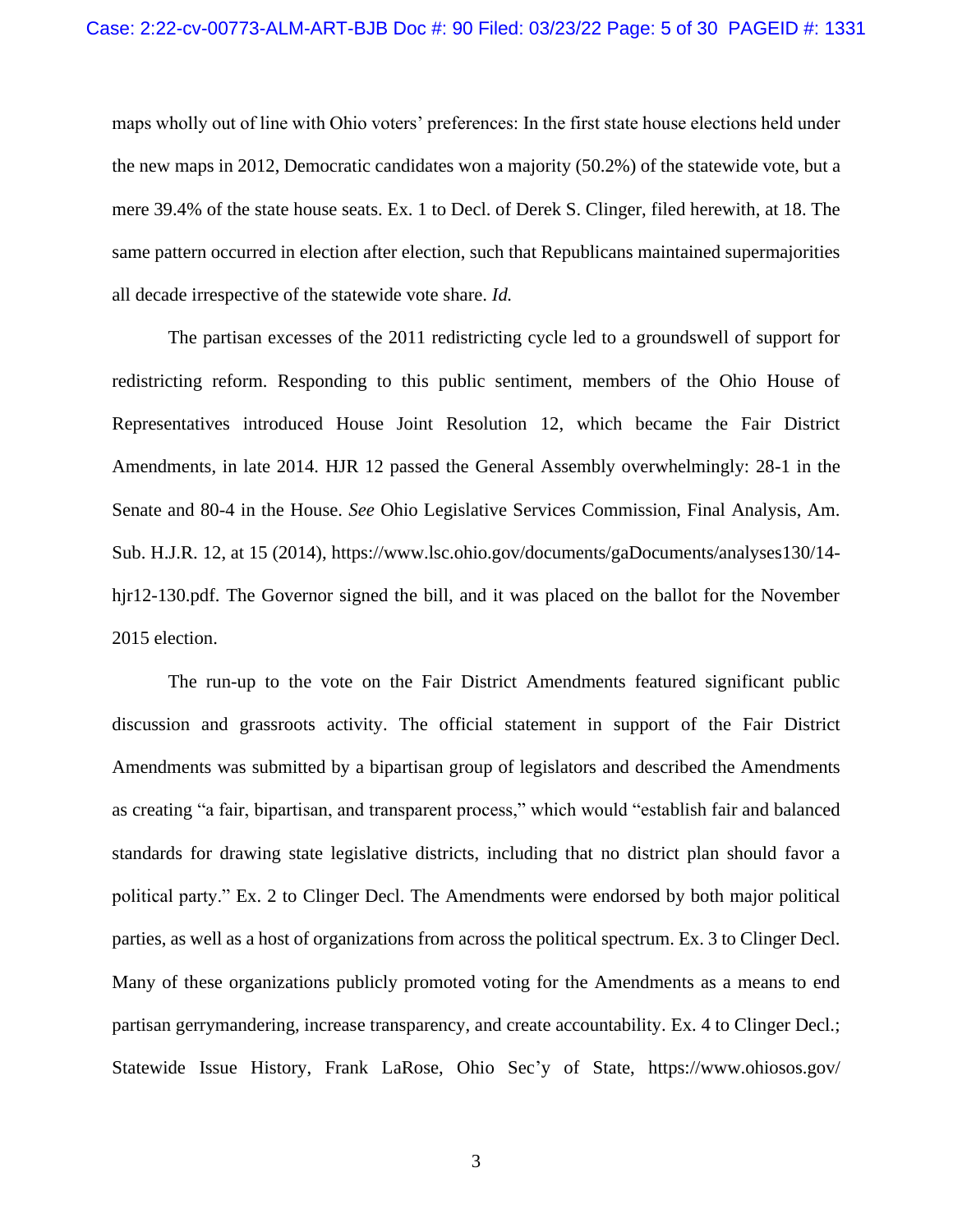elections/election-results-and-data/historical-election-comparisons/statewide-issue-history/ (last accessed Mar. 23, 2022). On November 3, 2015, voters approved the Fair District Amendments by a vote of over 70%—exhibiting overwhelming consensus in a typically divided state. Take the Next Step in Redistricting, The Columbus Dispatch (Nov. 19, 2015, 11:01 PM), https://www.dispatch.com/story/opinion/columns/2015/11/20/take-next-step-in-redistricting/ 23439962007/. The amendment became effective on January 1, 2021.

The Fair District Amendments abolished the Apportionment Board and replaced it with the Ohio Redistricting Commission. Ohio Const, art. XI, § 1. They imposed a partisan fairness requirement, and they were explicit about what must be done to make the maps fair: the Commission must attempt to draw maps that reflect voters' statewide preferences, and it must *not* draw maps primarily to favor one party. *Id.* § 6. And they provided for robust judicial review of redistricting plans. *Id.* § 9. The amended Article XI is cast in mandatory terms and contains detailed judicial review provisions, including ones delineating specific remedies for specific violations of the Article. *Id.* Notably, judicial review was placed in the original jurisdiction of the Ohio Supreme Court. *Id.* The provisions of Article XI are detailed, contain a nuanced and complex articulation of state policy on General Assembly reapportionment, and as discussed below, have been exhaustively analyzed and interpreted in multiple opinions of the Ohio Supreme Court. Thus, Article XI establishes precisely the sort of state-specific approach that the U.S. Supreme Court and others have identified as a promising local solution to the national problem of gerrymandering. *See Rucho v. Common Cause*, 139 S. Ct. 2484, 2507-08 (2019); Jeffrey S. Sutton, Who Decides? 294 (2021) (arguing that with state constitutional amendments, "[t]he states not only offer a venue for auditioning potential national solutions to this problem, but they also offer a rich source of statecustomized approaches to fix, or at least ameliorate, the problem at the local level.").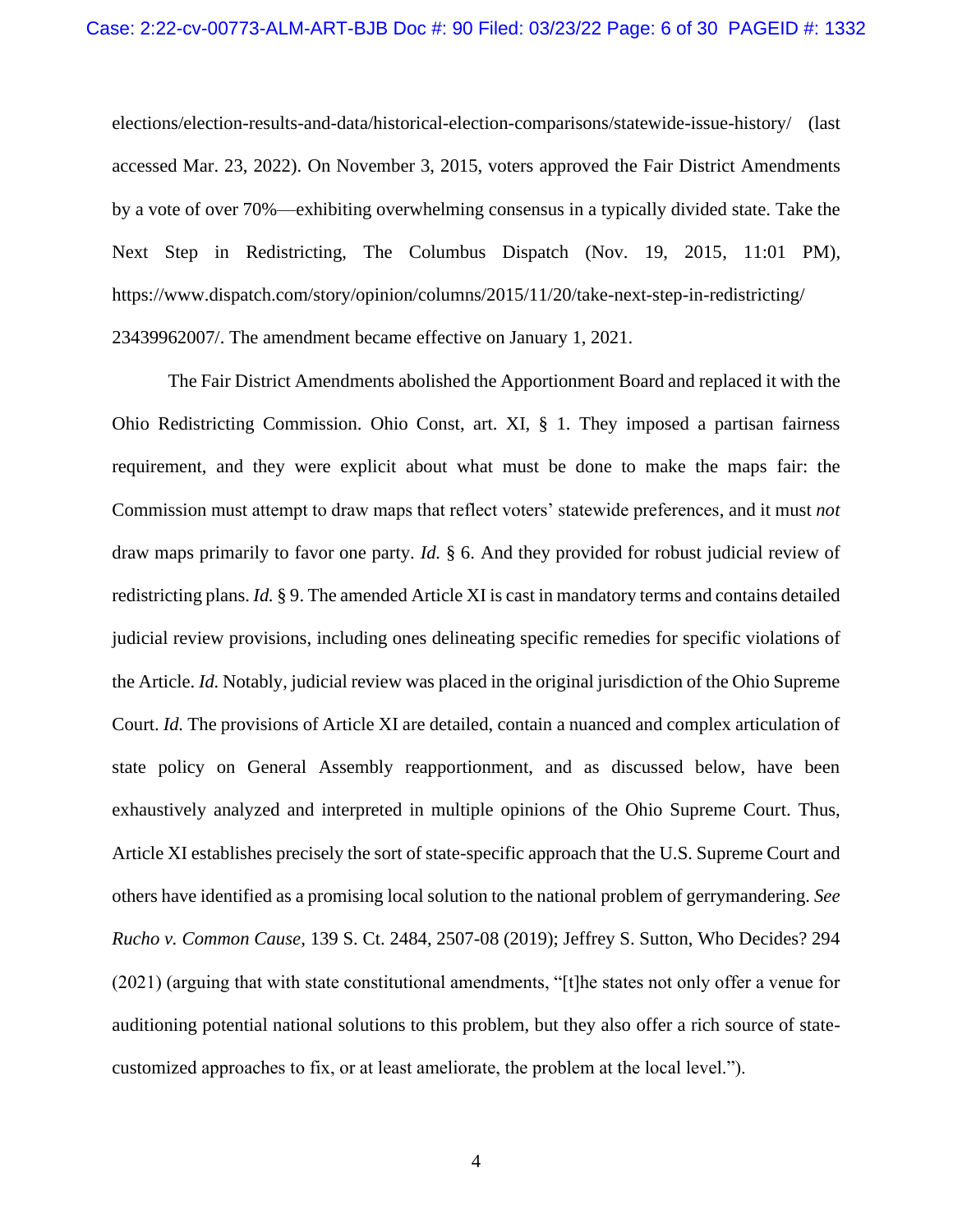## <span id="page-6-0"></span>**B. The Ohio Supreme Court struck down the September 16 Plan and gave the Commission clear guidance on how to comply with the Fair District Amendments.**

On September 16, 2021, the Commission approved its first plan (the "September 16 Plan"), which parties promptly challenged as a blatant partisan gerrymander in the Ohio Supreme Court. *See League of Women Voters of Ohio v. Ohio Redistricting Comm'n*, No. 2022-Ohio-65, 2022 WL 110261 (Ohio Jan. 12, 2022) ("*LWV I*"). Even though Republican candidates have received an average of just 54% of the vote in Ohio over the last decade, the September 16 Plan contained 85 districts (64.4%) favoring Republican candidates and 47 districts (35.6%) favoring Democratic candidates out of a total of 132 districts. *Id.* ¶ 25. For that and other reasons, the Bennett Petitioners and other parties challenged the passage of the September 16 Plan under the Fair District Amendments. On January 12, 2022, a bipartisan majority of the Ohio Supreme Court held the 2021 Plan unconstitutional under Article XI of the Ohio Constitution. *See id*.

In its opinion, the Ohio Supreme Court provided clear direction on the requirements of the Fair District Amendments, explaining that the Commission must take "affirmative steps to comply" with the Constitution's anti-gerrymandering standards, and that if it is possible for a district plan to comply with technical requirements in Article XI and the anti-gerrymandering requirements in Section 6, the Commission must adopt a plan that does so. *See id.* ¶¶ 86-88. The only circumstance under which the Commission need *not* comply with Section 6 is if doing so would be *impossible* without "run[ning] afoul of" the other line-drawing requirements enumerated in the constitution. *Id.* ¶ 86 n.10. The Court declared the 2021 Plan invalid and ordered the Commission to adopt a new plan within ten days. *Id.* ¶¶ 135, 139. The Court further retained jurisdiction and ordered Petitioners to file any objections to the Commission's remedial plan within three days of the plan's adoption. *Id.* ¶ 139.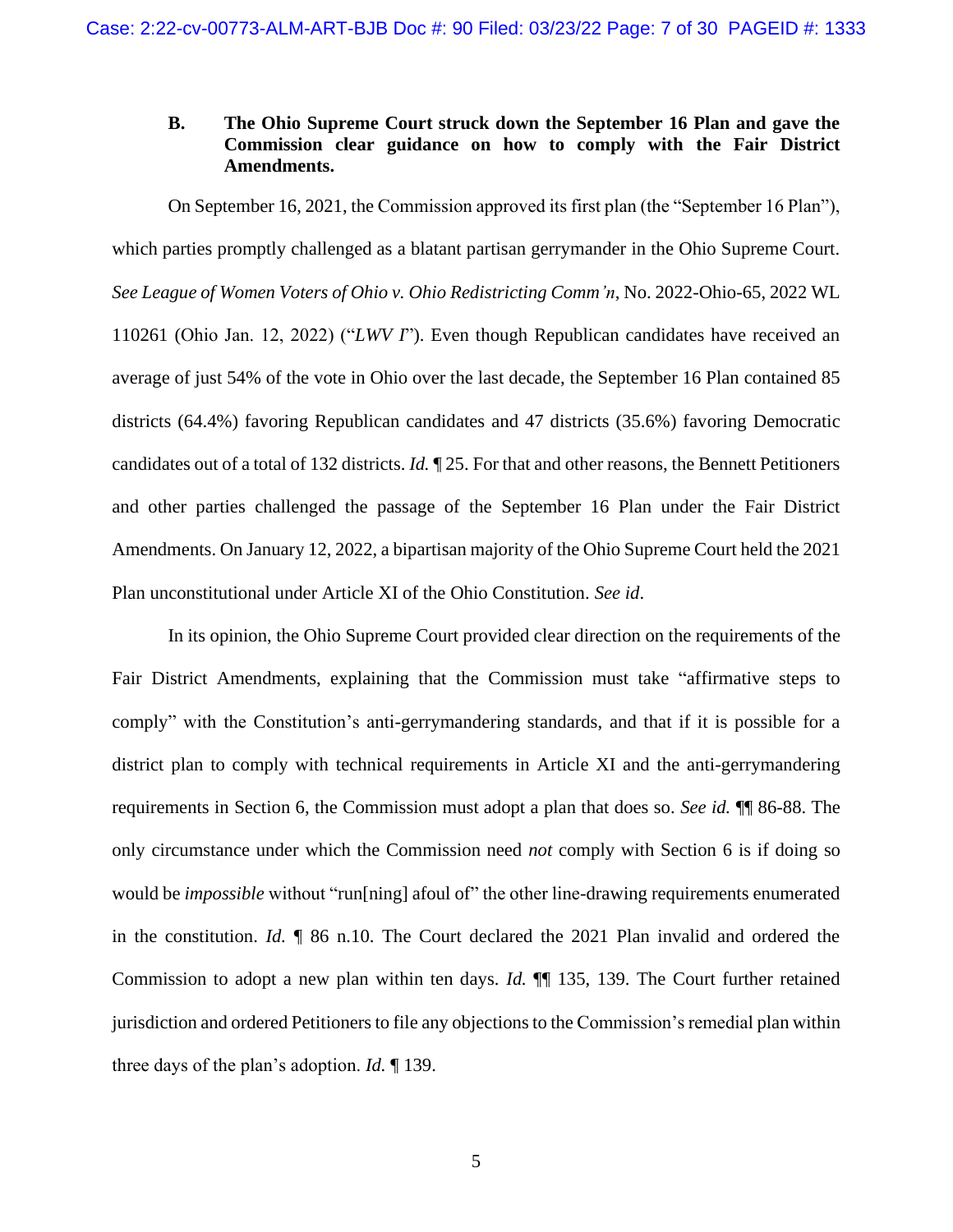## <span id="page-7-0"></span>**C. The Ohio Supreme Court struck down the January 22 remedial plan as violating the Constitution and failing to comply with the Court's order, again giving clear guidance for remediation and retaining jurisdiction.**

On the tenth day after the Supreme Court's decision, the Commission convened once again to consider a new plan (the "January 22 Plan"), which it adopted on a 5-2 party-line vote by the Commission's Republican majority just hours after it was introduced. *League of Women Voters of Ohio v. Ohio Redistricting Comm'n*, No. 2022-Ohio-342, 2022 WL 354619, ¶ 25 (Ohio Feb. 7, 2022) ("*LWV II*").

The Bennett Petitioners and others objected to the constitutionality of the January 22 Plan, arguing that the Commission did not follow the Court's order. In particular, the January 22 Plan contained 20 Republican-leaning Senate districts and just 13 Democratic-leaning Senate districts, a clear violation of Section 6(B), and created more than a dozen Democratic-leaning House seats with razor-thin margins to seed Republican advantage, running afoul of Section 6(A). *Id.*  $\P$  28, 39, 59. On February 7, the Ohio Supreme Court held that the January 22 Plan violated Sections 6(A) and 6(B) of Article XI. *Id.* ¶ 1. The Court emphasized that the Commission could not claim to achieve partisan fairness and proportionality while at the same time allocating competitive districts to one party in a "monolithically disparate" manner. *See id.* ¶ 40. The Court explained that "competitive districts . . . must either be excluded from the proportionality assessment or be allocated to each party in close proportion to its statewide vote share." *Id.* ¶ 62. The Court then ordered as follows:

> We . . . order the commission to be reconstituted, to convene, and to draft and adopt an entirely new General Assembly-district plan that conforms with the Ohio Constitution, including Article XI, Sections 6(A) and 6(B) as we have explained those provisions above. We further order the commission to adopt the new plan and file it with the secretary of state no later than February 17, 2022, and to file a copy of that plan with this court by 9:00 a.m. on February 18, 2022. We retain jurisdiction for the purpose of reviewing the new plan.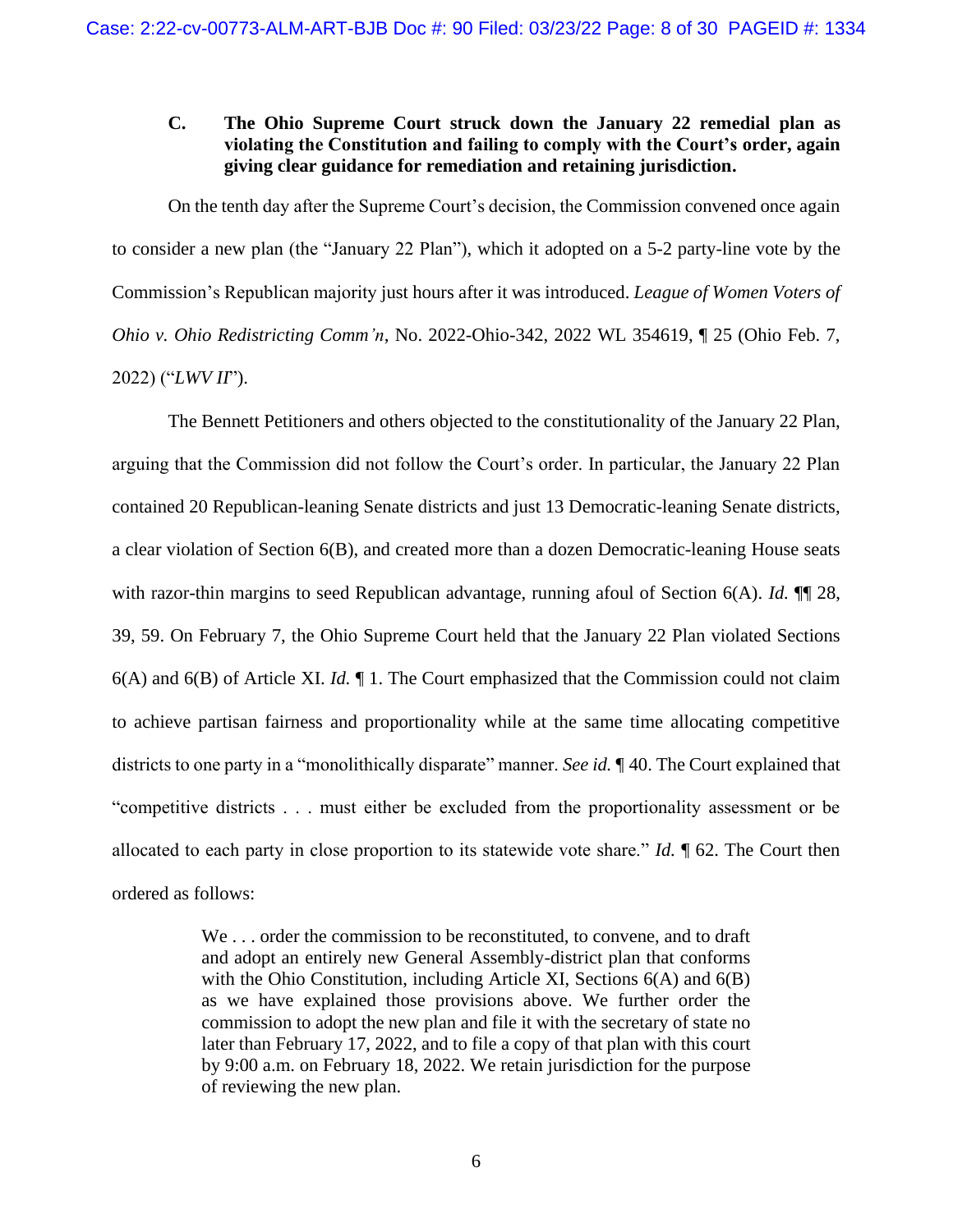<span id="page-8-0"></span>*Id.* ¶¶ 67-68.

### **D. The Ohio Supreme Court struck down the Third Plan, finding it violated the Constitution in the same ways as earlier plans, giving the Commission until March 28 to comply with its orders and draw a constitutional map.**

The February 17 deadline came and went, while the Commission failed to pass a new plan. Instead, a majority of the Commission took the position that it was impossible for them to adopt a map. *See* Notice of Impasse of the Ohio Redistricting Comm'n, *Bennett v. Ohio Redistricting Comm'n,* No. 2021-1198 (Ohio Feb. 18, 2022), http://supremecourt.ohio.gov/ pdf\_viewer/pdf\_viewer.aspx?pdf=919714.pdf. On February 24, however—after the Ohio Supreme Court threatened to hold the Commission members in contempt, *see Ohio Supreme Court 02/24/2022 Case Announcements #3,* 2022-Ohio-518, the Commission reconvened once again and ultimately passed a new remedial plan (the "Third Plan"). *See* Tr. of Ohio Redistricting Comm'n Feb. 24, 2022 Mtg. at 13-14, https://redistricting.ohio.gov/assets/organizations/redistrictingcommission/events/commission-meeting-february-23-2022-197/transcript-february-24th-

2022.docx. There, Senate President Matt Huffman introduced a new General Assembly plan his staff had been working on. *Id.*

According to President Huffman, this new plan had 18 Republican-leaning Senate seats (54.5%) and 54 Republican-leaning House seats (54.5%). *League of Women Voters of Ohio v. Ohio Redistricting Comm'n*, 2022-Ohio-789, 2022 WL 803033 ¶ 15 ("*LWV III*") (Ohio Mar. 16, 2022). But the Third Plan drew 19 of the Democratic-leaning House districts to have a Democratic vote share of just barely above 50% (between 50% and 52%), while *none* of the Republicanleaning seats in the new House map fell within a 50% to 52% vote share range*. Id*. ¶ 32. Similarly, the proposed plan drew seven of the total Democratic-leaning Senate districts to have Democratic vote shares below 52%*. Id.* Thus, while the new proposal purported to achieve partisan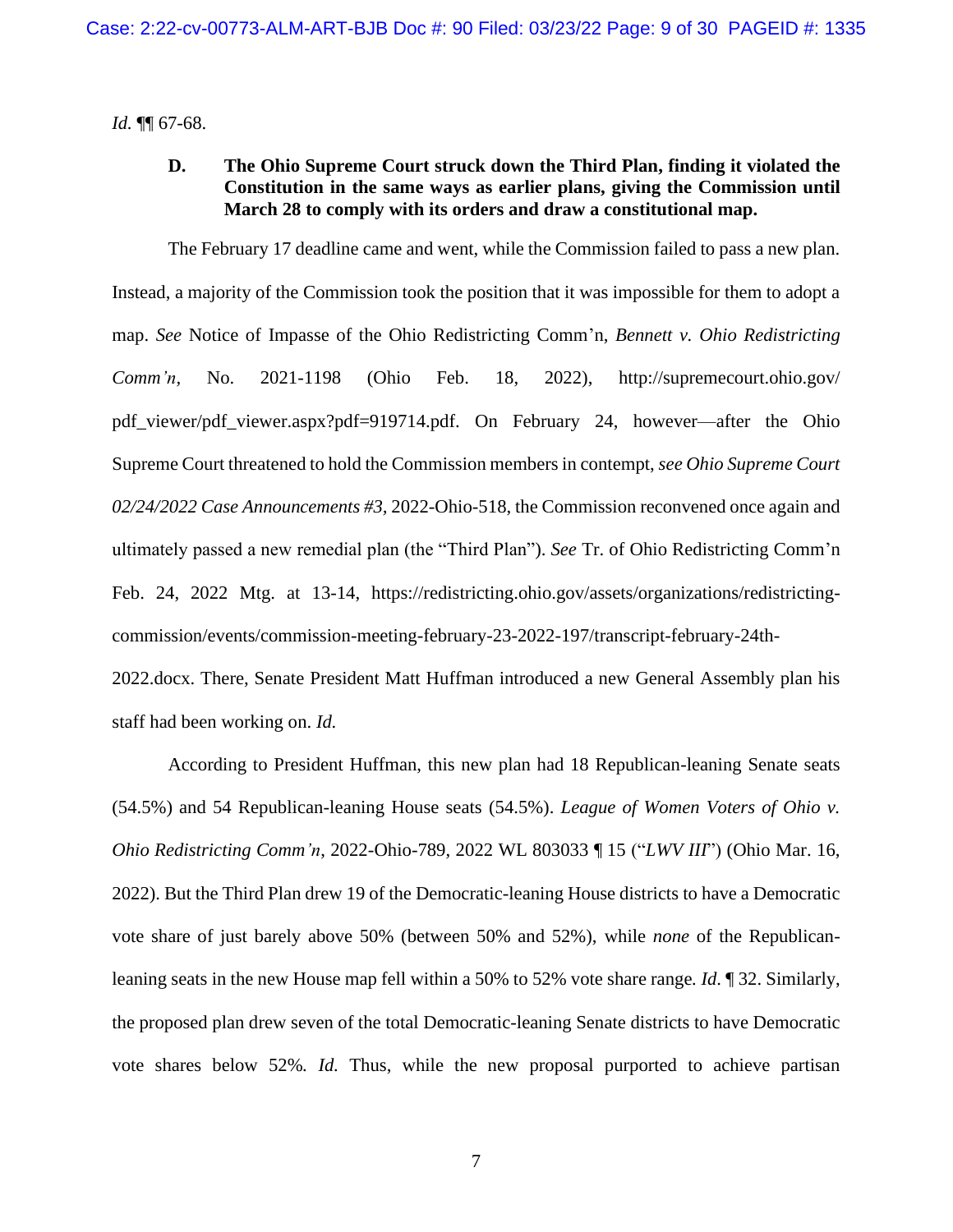proportionality, it in fact exacerbated the January 22 Plan's failure to allocate competitive seats "to each party in close proportion to its statewide vote share." *LWV II*, 2022 WL 354619 ¶ 62.

The plan passed 4-3, with Auditor Keith Faber voting against the plan with the Democratic members. *LWV III*, 2022 WL 803033 ¶ 16. Auditor Faber later stated that he voted against the plan because he believed it was not constitutional, as it unnecessarily split political subdivisions and was not compact. Susan Tebben*, GOP majority passes third round of Ohio Statehouse maps in 4- 3 vote*, Ohio Capital Journal (Feb. 25, 2022, 4:00 AM), https://ohiocapitaljournal.com/2022/02/ 25/gop-majority-passes-third-round-of-ohio-statehouse-maps-in-4-3-vote/.

The Bennett Petitioners and others once again objected to this remedial map, arguing the plan violated both the partisan fairness requirement of Section 6(A) and the proportionality requirement of Section 6(B). And the Ohio Supreme Court once again agreed, holding that the Third Plan violated Sections 6(A) and 6(B) of Article IX of the state constitution. *LWV III*, 2022 WL 803033 ¶ 44. The Ohio Supreme Court found unconstitutional the way the February 24 Plan once again stacked the deck in favor of the Republican Party, noting the fact that the plan "include[d] 19 Democratic-leaning House districts in which the Democratic vote share [was] between 50 and 52 percent" and "at least seven Senate districts in which the Democratic vote share is in that range" but "no Republican-leaning House or Senate districts that [had] a Republican vote share that [was] less than 52.7 percent." *Id.* ¶ 32. Furthermore, the Court reiterated that for purposes of Section 6(B), competitive districts must be either "'excluded from the proportionality assessment or be allocated to each party in close proportion to its statewide vote share.'" *Id.* ¶ 38 (quoting *LWV II*, 2022 WL 354619 ¶ 62).

The Court again remanded the plan back to the Commission, giving it a deadline of Monday, March 28, 2022 to file a new plan with the secretary of state. *Id.* ¶ 45. The Court further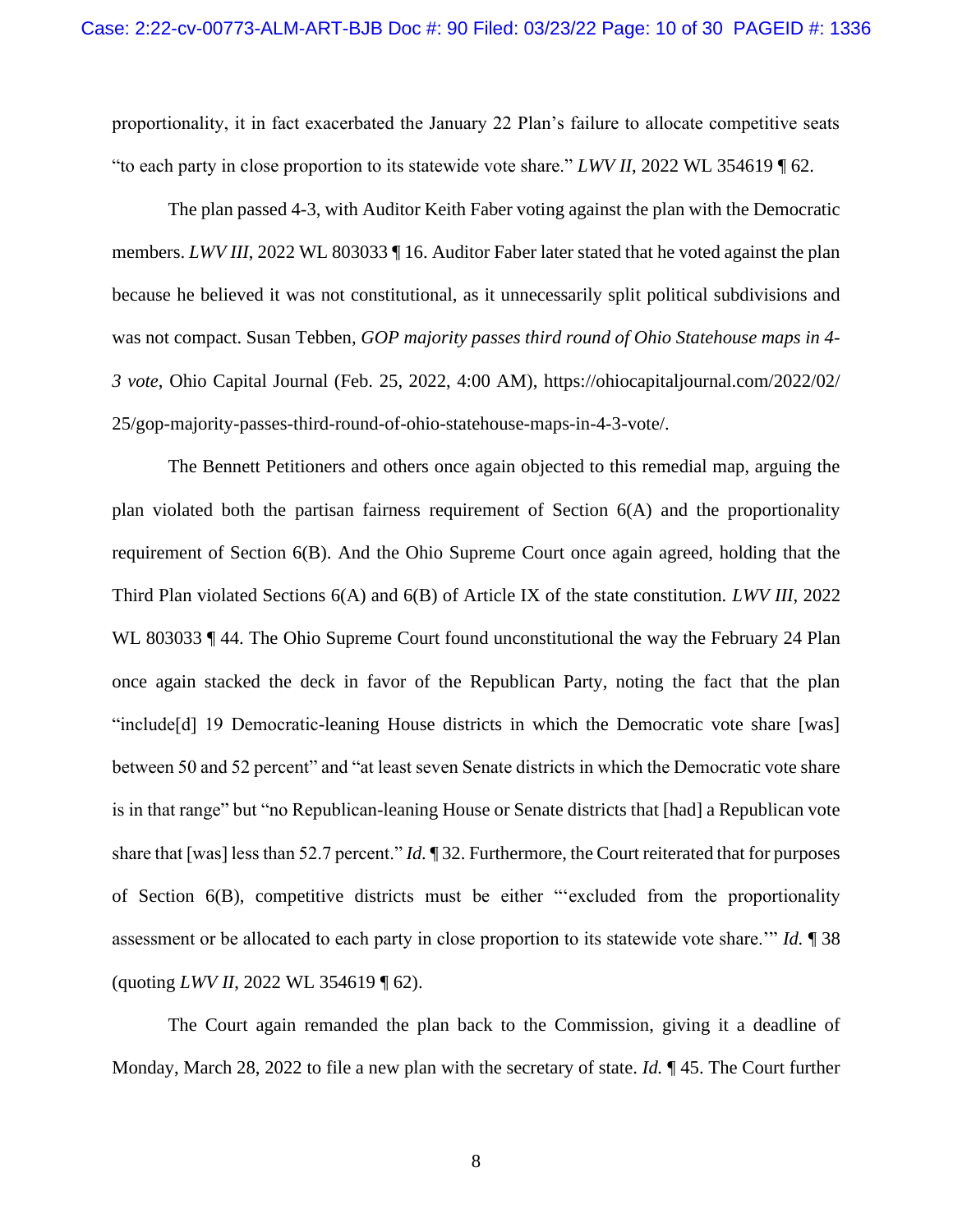ordered that the drafting occur in public and the Commission hold frequent public meetings to promote transparency and bipartisanship. *Id.* ¶ 44. The Court also required processes to ensure that a compliant map would be drawn, including the retention of "an independent map drawer—who answers to all commission members." *Id.* ¶31.

#### **E. The Commission is presently in the process of preparing a new remedial plan.**

<span id="page-10-0"></span>The Commission promptly began proceedings to prepare a fourth plan in response to the Ohio Supreme Court's order, and those proceedings are ongoing. On Saturday March 19, the Commission reconvened to develop a plan to prepare a lawful map. *See* Commission Meetings, Ohio Redistricting Comm'n, https://redistricting.ohio.gov/meetings (as last accessed Mar. 23, 2022). The Commission has met nearly every day since then, and it has resolved to meet daily, including on weekends, through at least Monday, March 28, the date by which the Ohio Supreme Court ordered the Commission to adopt a lawful plan. *See id.* To enable the preparation of a new plan, the Commission has retained two expert map-drawers, subject to conflict checks, who were slated to arrive in Ohio this morning and begin their work. *See* Tr. of Ohio Redistricting Comm'n Mar. 21, 2022 Mtg. at 14, https://www.redistricting.ohio.gov/assets/organizations/redistrictingcommission/events/commission-meeting-march-21st-257/transcript-1381.pdf. The Commission is also working with the Sixth Circuit's chief mediator. *Id.* at 14-15. And the Ohio Supreme Court has retained jurisdiction to review the Commission's new plan once it is adopted. *LWV III*, 2022 WL 803033 ¶ 45.

#### **LEGAL STANDARD**

<span id="page-10-1"></span>In determining whether to issue a TRO, the Court must consider: "(1) whether the movant has a strong likelihood of success on the merits, (2) whether the movant would suffer irreparable injury absent a stay, (3) whether granting the stay would cause substantial harm to others, and (4) whether the public interest would be served by granting the stay." *Ne. Ohio Coal. for Homeless*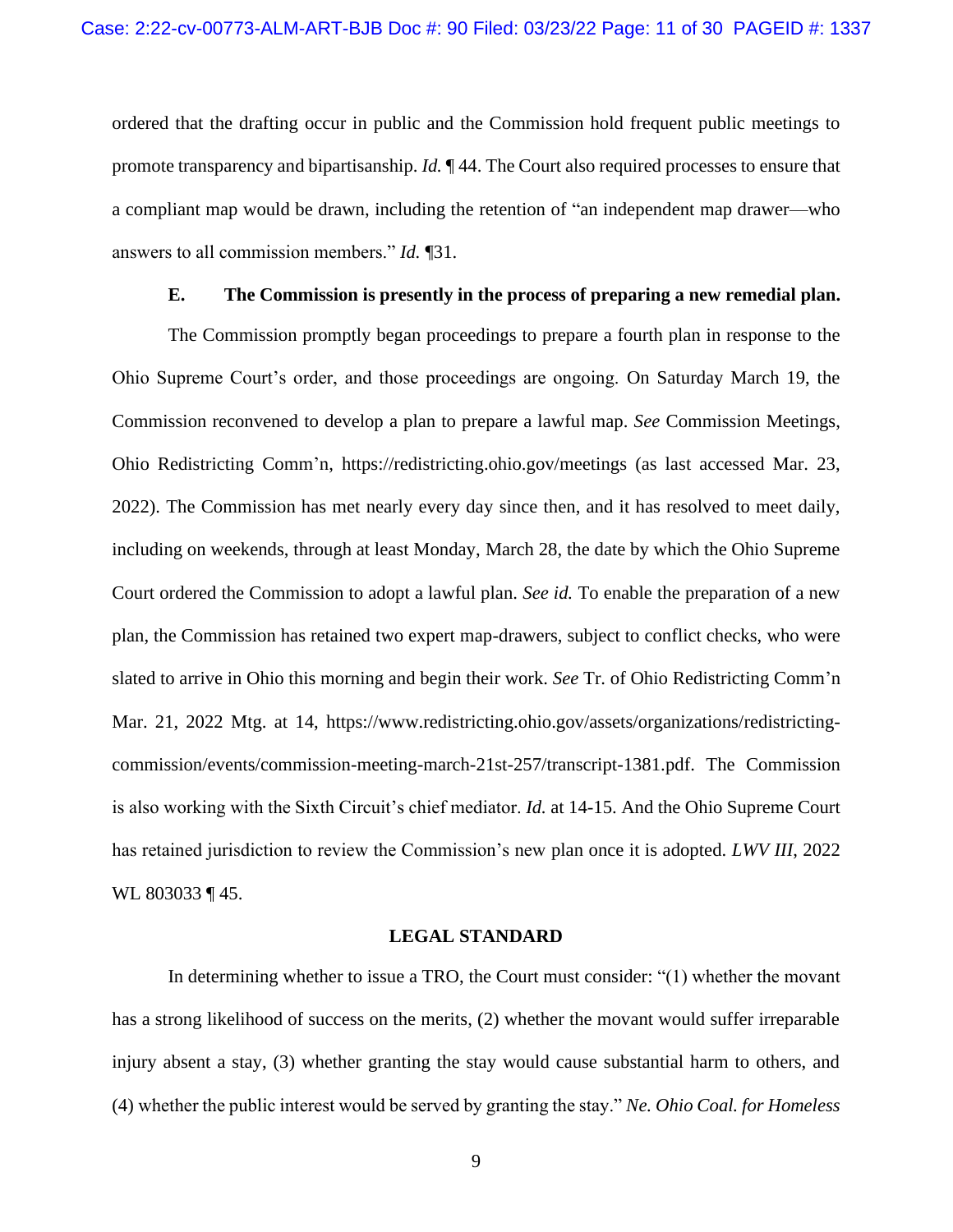*v. Blackwell*, 467 F.3d 999, 1009 (6th Cir. 2006). "Because they are extraordinary remedies, [TROs] are only granted where the movant carries his burden of proving that the circumstances clearly demand it." *Shelby Cnty. Advocs. for Valid Elections v. Hargett*, 348 F. Supp. 3d 764, 768- 69 (W.D. Tenn. Oct. 24, 2018).

#### **ARGUMENT**

### <span id="page-11-1"></span><span id="page-11-0"></span>**I. A TRO is inappropriate because it would disrupt the status quo and interfere with the state's ongoing redistricting process.**

A TRO is a discretionary remedy. *Ohio Republican Party v. Brunner*, 543 F.3d 357, 361 (6th Cir. 2008). Its sole purpose is to "preserve the status quo so that a reasoned resolution of a dispute may be had." *Procter & Gamble Co. v. Bankers Tr. Co.* 78 F.3d 219, 226 (6th Cir. 1996). Plaintiffs' Motion, however, does not seek to *preserve* the status quo: it seeks to fundamentally *change* it, asking this federal court to insert itself and cut short the ongoing state redistricting process that is being conducted under the active jurisdiction of the Ohio Supreme Court. That overreach provides reason enough, standing alone, to deny the Motion. *See, e.g.*, *Jenkins v. Scotta*, No. 17-cv-11781 2018 WL 1998339, at \*2 (E.D. Mich. Apr. 3, 2018) (denying TRO where "plaintiffs do not seek to preserve the status quo with the temporary restraining order; rather, they seek to undo the status quo until after the case is heard before this Court"); *Hayes v. Joiner*, No. 1:05-cv-575, 2005 WL 2372854, at \*1 (S.D. Ohio. Sept. 27, 2005) (denying TRO where the "status quo is that Plaintiff claims that he suffered a deprivation of constitutional rights whereas his claim for injunctive relief seeks affirmative action to correct institutional deficiencies yet to be proven"); *cf. Turner Broad. Sys., Inc. v. FCC*, 507 U.S. 1301, 1302-03 (1993) (Rehnquist, C.J., in chambers) ("By seeking an injunction, applicants request that I issue an order altering the legal status quo. Not surprisingly, they do not cite any case in which such extraordinary relief has been granted, either by a single Justice or by the whole Court.").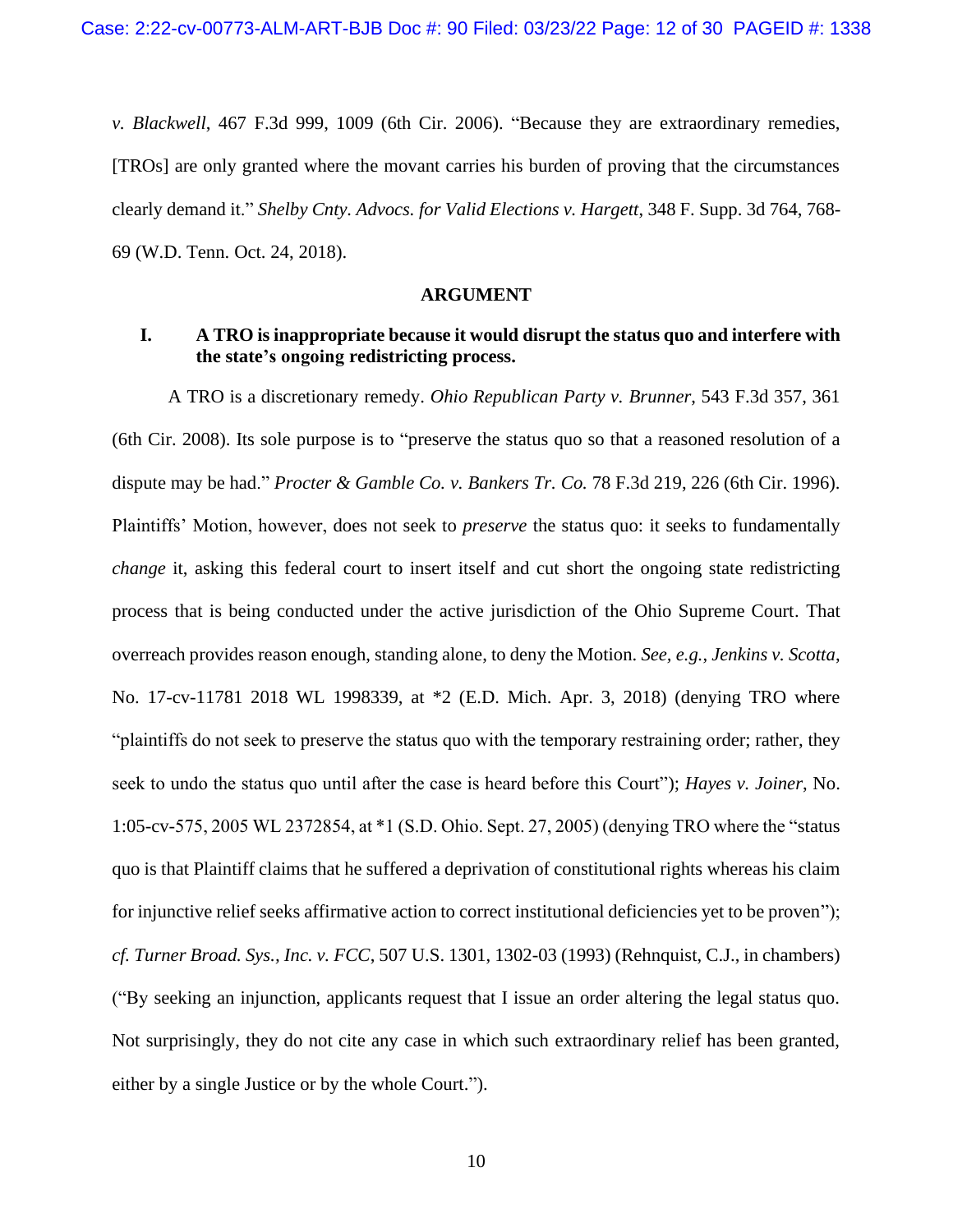As Secretary of State Frank LaRose's March 22 filing made clear, Plaintiffs' Motion is based on a false premise. ECF No. 88 at 1-3, Page ID # 1310-12. The status quo, absent relief from this Court, is not a May 3 primary under the Third Plan. To the contrary, the Ohio Supreme Court's ruling that the Third Plan violates the Ohio Constitution means that no primary election can be held under the Third Plan. That is the status quo. The only way a primary election could be held under the Third Plan is for *this* Court to affirmatively and immediately order that the primary election proceed under that map notwithstanding the Ohio Supreme Court's clear order to the contrary. *Id.* at 3, Page ID # 1312. Far from preserving the status quo, the TRO Plaintiffs seek would affirmatively and irreversibly change the status quo, by requiring Ohio's government to conduct elections for Ohio's state legislature under districts that violate the Ohio Constitution. Such an order would cause Ohio to be governed for the next two years by a legislature elected from districts that the Ohio Supreme Court has already found to be unlawful and unconstitutional. That is a sea change, not a temporary pause to preserve the status quo while the Court considers the issues.

Moreover, according to Secretary LaRose's filing, by the time this Court addresses Plaintiffs' Motion, it will be too late to hold the General Assembly primary on May 3 even if the Court grants the motion. Secretary LaRose explained that holding the General Assembly primary on May 3 would require that he instruct county boards of elections to include General Assembly races on the ballots by the date of this filing, March 23, and that he can do so only if this Court so orders him. ECF No. 88 at 3. According to its scheduling order, the Court will not adjudicate the Motion until March 25, ECF No. 85, which will already be too late to give Plaintiffs the May 3 primary under the Third Plan that they seek.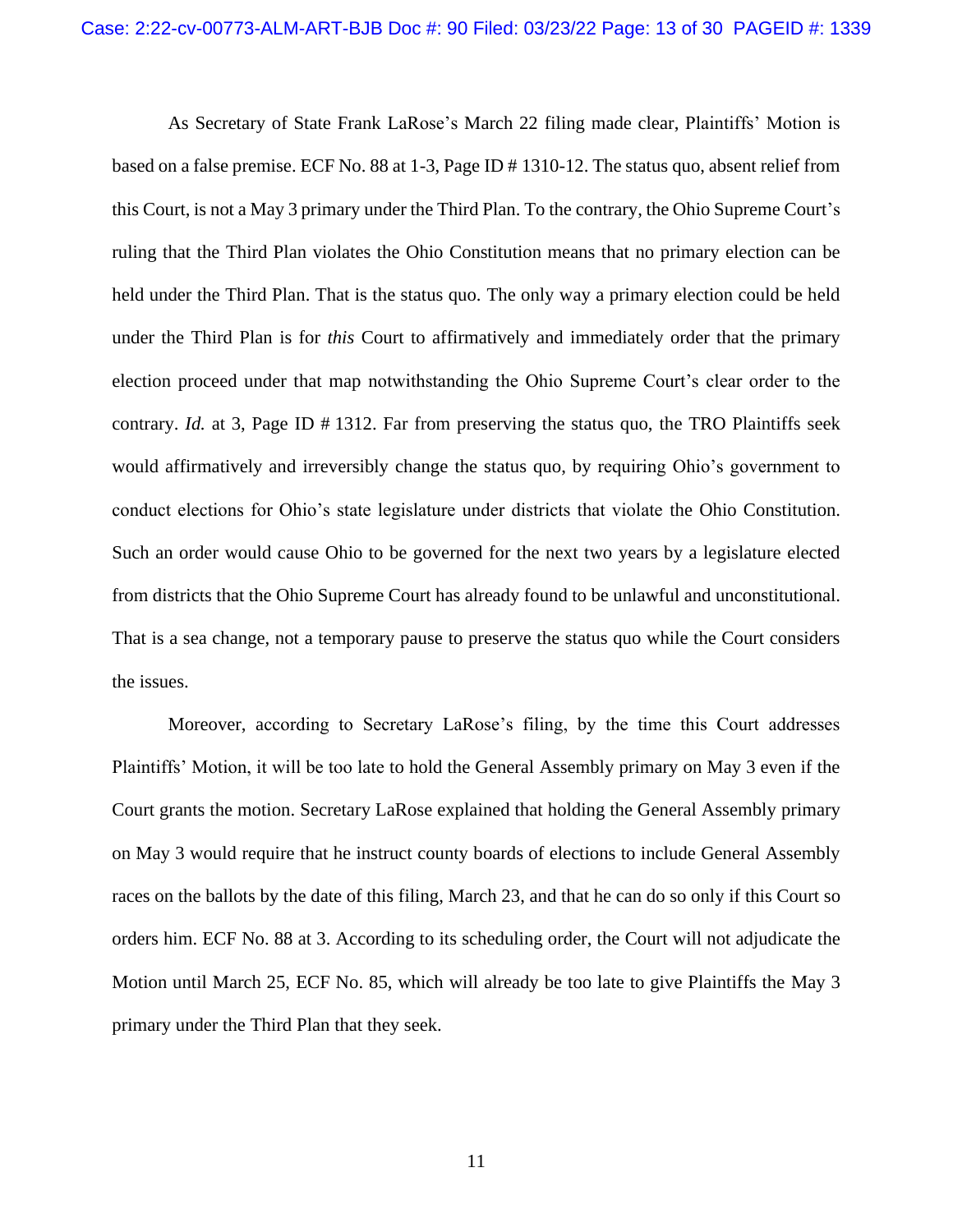Delay to the General Assembly primary is thus inevitable. But delay is all that is threatened. Plaintiffs' Motion assumes that the alternative to a May 3 primary under the Third Plan is either an election under the now-malapportioned 2011 districts or no election at all. ECF No. 84 at 8-10. Not so. Secretary LaRose has made clear that if the General Assembly primary is not held on May 3, it will be held on a later date, once lawful plans have been adopted. *See, e.g.*, ECF No. 76 at 2, Page ID  $\#$  1108 ("At present, the primary election for those districts will have to be held at a later date."); Frequently Asked Questions: The Latest on Ohio's May 3 Primary (Mar. 19, 2022), Ohio Sec'y of State, https://www.ohiosos.gov/globalassets/elections/may3primaryfaq.pdf ("If the General Assembly races aren't on the May 3 ballot, when will those primary contests be held? The Ohio General Assembly has the authority to make that decision, and they can go one of two directions. First, they could move the entire primary election to a later date. Second, they could allow the statewide, congressional, and local races to continue on the May 3 ballot and reschedule the General Assembly primary contests for a later date, possibly in August when boards of elections typically hold special elections.").

Meanwhile, Ohio's state redistricting process is active and ongoing. The Commission has already met four times in the days since the Ohio Supreme Court held the Third Plan unconstitutional on Wednesday, March 16, and it has resolved to meet daily, including on weekends, through at least Monday March 28, *See* Commission Meetings, Ohio Redistricting Comm'n, https://redistricting.ohio.gov/meetings (as last accessed Mar. 23, 2022). The Commission has retained two expert map-drawers, who were slated to arrive in Ohio this morning, and it is working with the Sixth Circuit's chief mediator. *See* Tr. of Ohio Redistricting Commission Mar. 21, 2022 Mtg. at 14-15, https://www.redistricting.ohio.gov/assets/organizations/ redistricting-commission/events/commission-meeting-march-21st-257/transcript-1381.pdf. And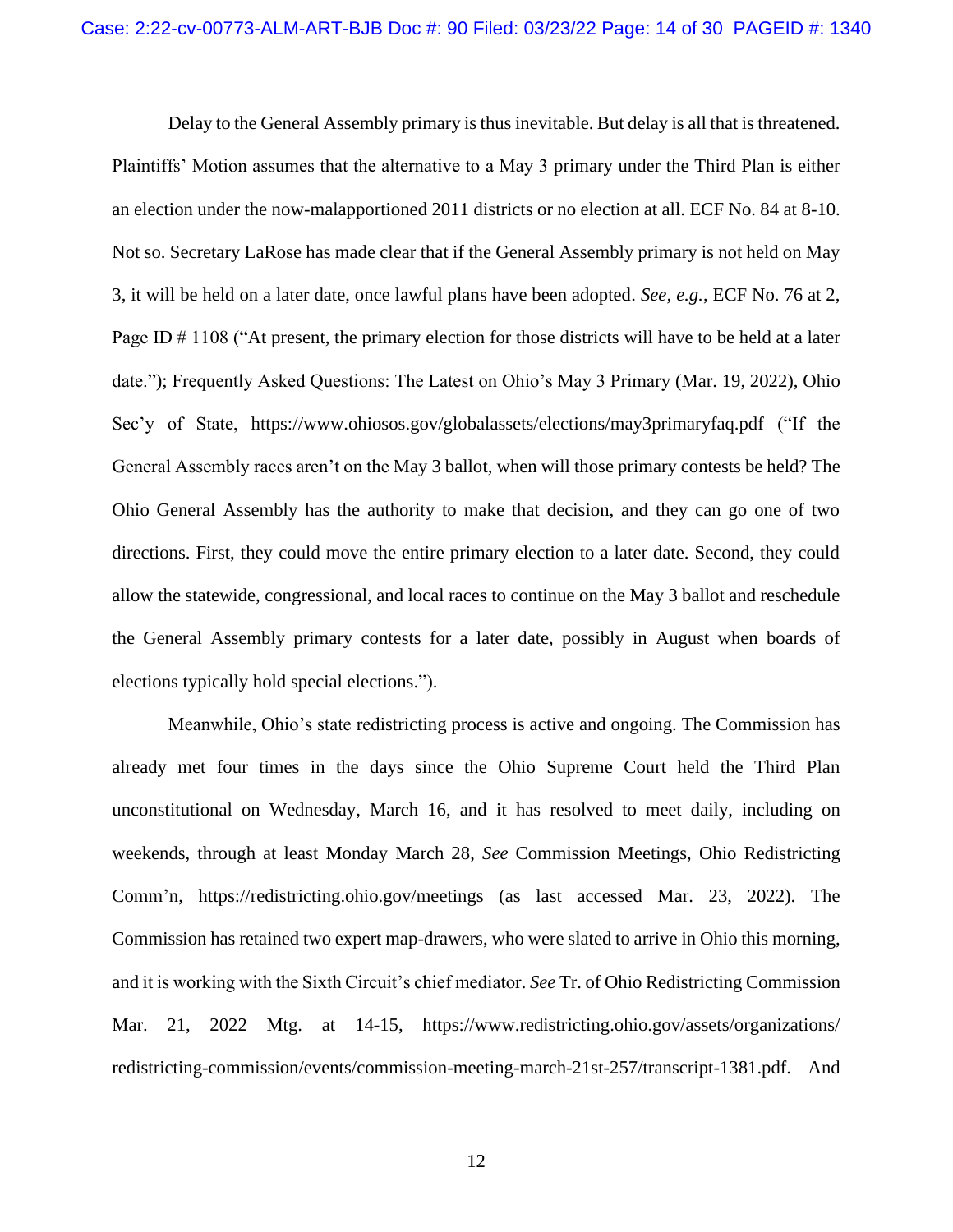the Ohio Supreme Court has retained jurisdiction to review the Commission's new plan under an expedited briefing schedule once it is adopted. *LWV III*, 2022 WL 803033 ¶ 45.

A TRO would improperly cut short all of this state activity, which is ongoing in response to orders from—and under the active jurisdiction of—the Ohio Supreme Court. "[T]he Constitution leaves with the States primary responsibility for apportionment of their federal congressional and state legislative districts," such that "'reapportionment is primarily the duty and responsibility of the State through its legislature or other body, rather than of a federal court.'" *Growe*, 507 U.S. at 33 (quoting *Chapman v. Meier*, 420 U.S. 1, 27 (1975)). Thus, "the Court has required federal judges to defer consideration of disputes involving redistricting where the State, through its legislative *or* judicial branch, has begun to address that highly political task itself." *Id.*  at 33. "[W]hen parallel State proceedings exist, the decision to refrain from hearing the litigant's claims should be the routine course." *Rice v. Smith*, 988 F. Supp. 1437, 1439 (M.D. Ala. 1997).

To be sure, Ohio's redistricting process has taken a winding path. But while the delays in completing that process are unfortunate, they are not surprising. This is the first redistricting cycle since Ohio's voters overwhelmingly voted in 2015 to amend the Ohio Constitution to adopt the procedurally and substantively complicated Fair District Amendments governing the General Assembly redistricting process. Those amendments worked a dramatic change to Ohio redistricting law, and effectively require the unwinding of the 2011 partisan gerrymander that preceded them, with all the attendant disgorgement of political power that entails. It is understandable that this process has taken time, and that it has ultimately required the Ohio Supreme Court to authoritatively interpret the new provisions and resolve disputes over their meaning and application in a series of three decisions. *LWV I*, 2022 WL 110261; *LWV II*, 2022 WL 354619; *LWV III*, 2022 WL 803033. The result is that it is now too late for *anyone*—this Court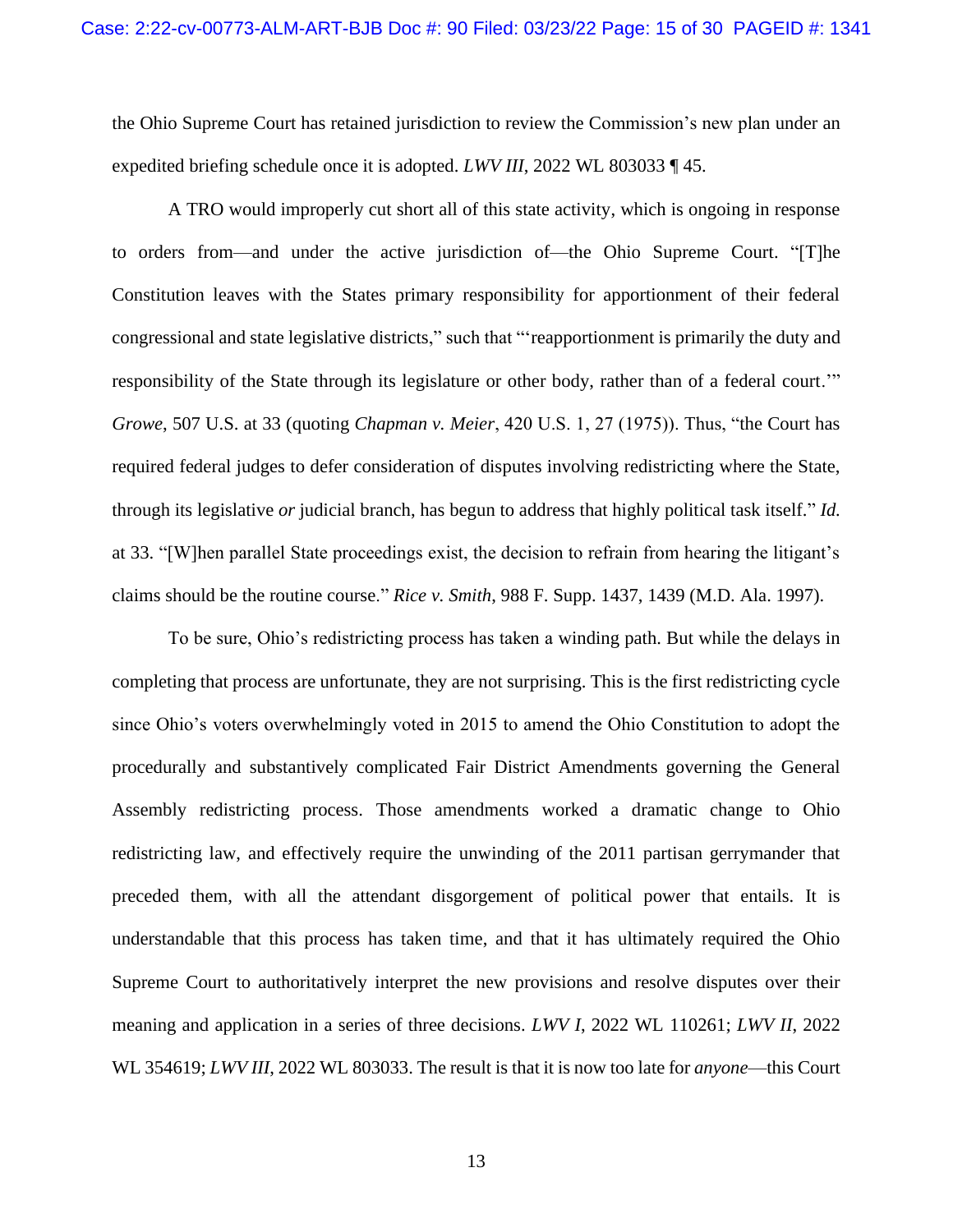or the Commission—to adopt a lawful General Assembly plan in time to hold the General Assembly primary as originally scheduled on May 3. *See* ECF No. 76 at 1-2, Page ID # 1107-08 ("With military and overseas voting ('UOCAVA') and early voting for the primary set to begin shortly, logistically, county boards of election cannot hold primary elections for those races on May 3 with yet *another* legislative district plan." (emphasis in original)).

But as the Commission's and the Ohio Supreme Court's ongoing proceedings amply demonstrate, Ohio is "fully prepared to adopt a [lawful] plan in as timely a manner as" this Court could. *Growe*, 507 U.S. at 37. Given all of the ongoing activity of the Commission, it cannot be said that Ohio is "either unwilling or unable to adopt a" legislative plan. *Id*. There is therefore no basis for a TRO from this Court cutting that activity short.

#### <span id="page-15-0"></span>**II. Plaintiffs do not meet the requirements for temporary or preliminary relief.**

Plaintiffs' request for a TRO also fails when the four prerequisites for issuance of a TRO are considered: Plaintiffs are unlikely to succeed on the merits and do not face irreparable harm, and a TRO would harm Ohio voters and the public interest by requiring Ohio to elect its state legislators from districts that have already been held unconstitutional under Ohio law.

#### **A. Plaintiffs are unlikely to succeed on the merits.**

<span id="page-15-1"></span>Plaintiffs are unlikely to succeed on the merits because they lack standing or any meritorious federal claim: their quarrel is with the scheduling of a state primary election, which is a question of state law that affects all Ohio voters equally. Moreover, Plaintiffs cannot receive the sole remedy they seek—an order mandating the use of the Third Plan—because it violates Ohio law and is not required by federal law.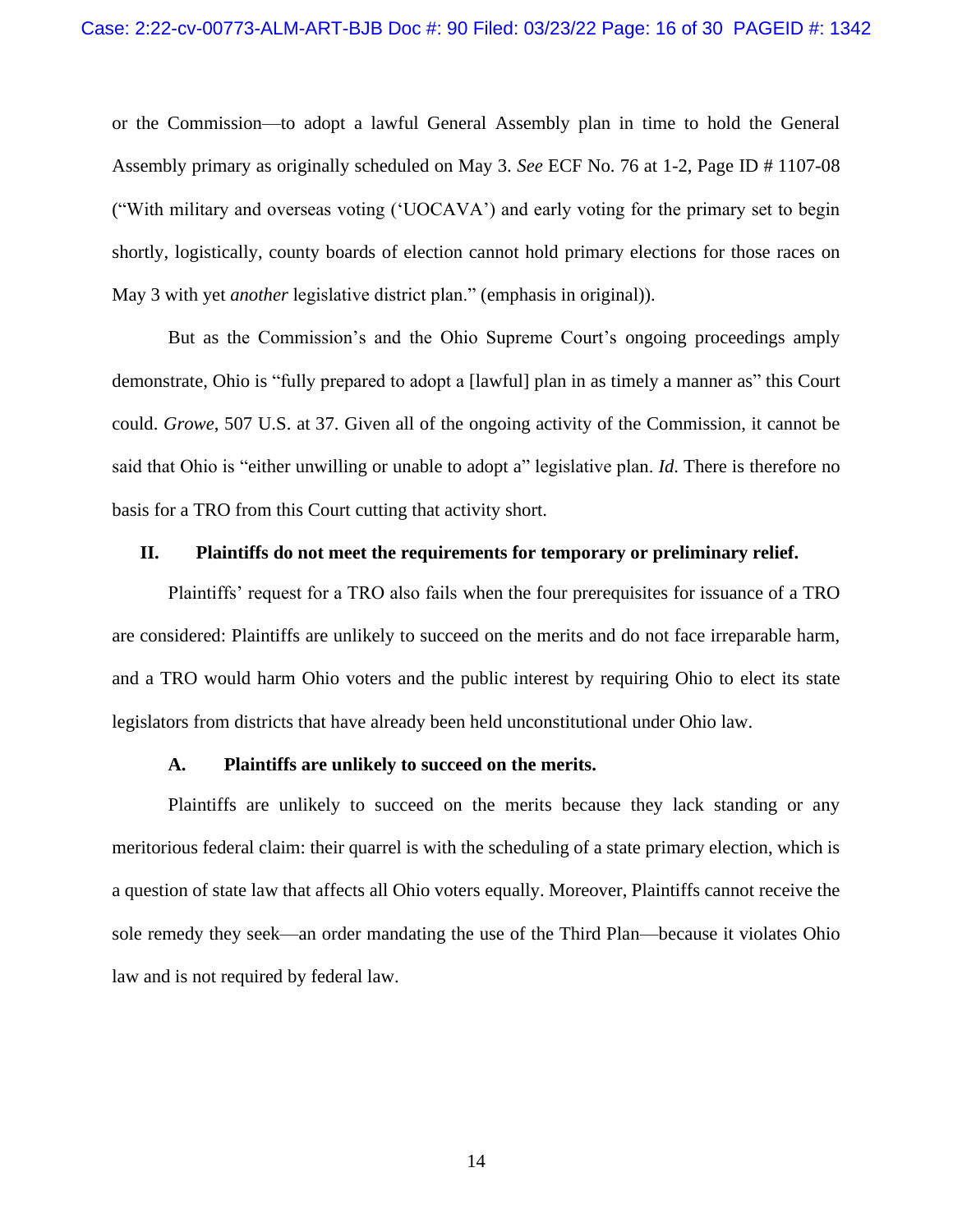#### **1. Plaintiffs lack standing because they assert only a generalized grievance affecting all Ohio voters.**

<span id="page-16-0"></span>In addressing a TRO motion, the Court must "examine first the issue of standing." *Ne. Ohio Coal. for Homeless*, 467 F.3d at 1010. Each element of standing "must be supported in the same way as any other matter on which the plaintiff bears the burden of proof, *i.e.*, with the manner and degree of evidence required at the successive stages of the litigation." *Lujan v. Defs. of Wildlife*, 504 U.S. 555, 561 (1992). In a motion for preliminary relief, "the district court . . . should normally evaluate standing 'under the heightened standard for evaluating a motion for summary judgment.'" *Waskul v. Washtenaw Cnty. Cmty. Mental Health*, 900 F.3d 250, 255 n.3 (6th Cir. 2018) (quoting *Food & Water Watch, Inc. v. Vilsack*, 808 F.3d 905, 912 (D.C. Cir. 2015)). Thus, "mere allegations will not support standing at the preliminary injunction stage." *Doe v. Nat'l Bd. of Med. Examiners*, 199 F.3d 146, 152 (3d Cir. 1999). Rather, "plaintiffs must make a 'clear showing' that they have standing to maintain the preliminary injunction." *Barber v. Bryant*, 860 F.3d 345, 352 (5th Cir. 2017); *Nat'l Bd. of Med. Examiners*, 199 F.3d at 152 (holding that the party seeking preliminary relief must "adduce[] evidence" demonstrating his standing).

"[S]tanding to sue may not be predicated upon an interest . . . which is held in common by all members of the public"—a generalized grievance. *Schlesinger*, 418 U.S. at 220. A plaintiff has no standing to sue if "whatever [his] injury, it [is] one he share[s] with 'all members of the public.'" *United States v. Richardson*, 418 U.S. 166, 178 (1974). The Supreme Court has "consistently held that a plaintiff raising only a generally available grievance about government—claiming only harm to his and every citizen's interest in proper application of the Constitution and laws, and seeking relief that no more directly and tangibly benefits him than it does the public at large-–does not state an Article III case or controversy." *Lujan*, 504 U.S. at 573-75. "The party who invokes the power [of judicial review] must be able to show, not only that the statute is invalid, but that he has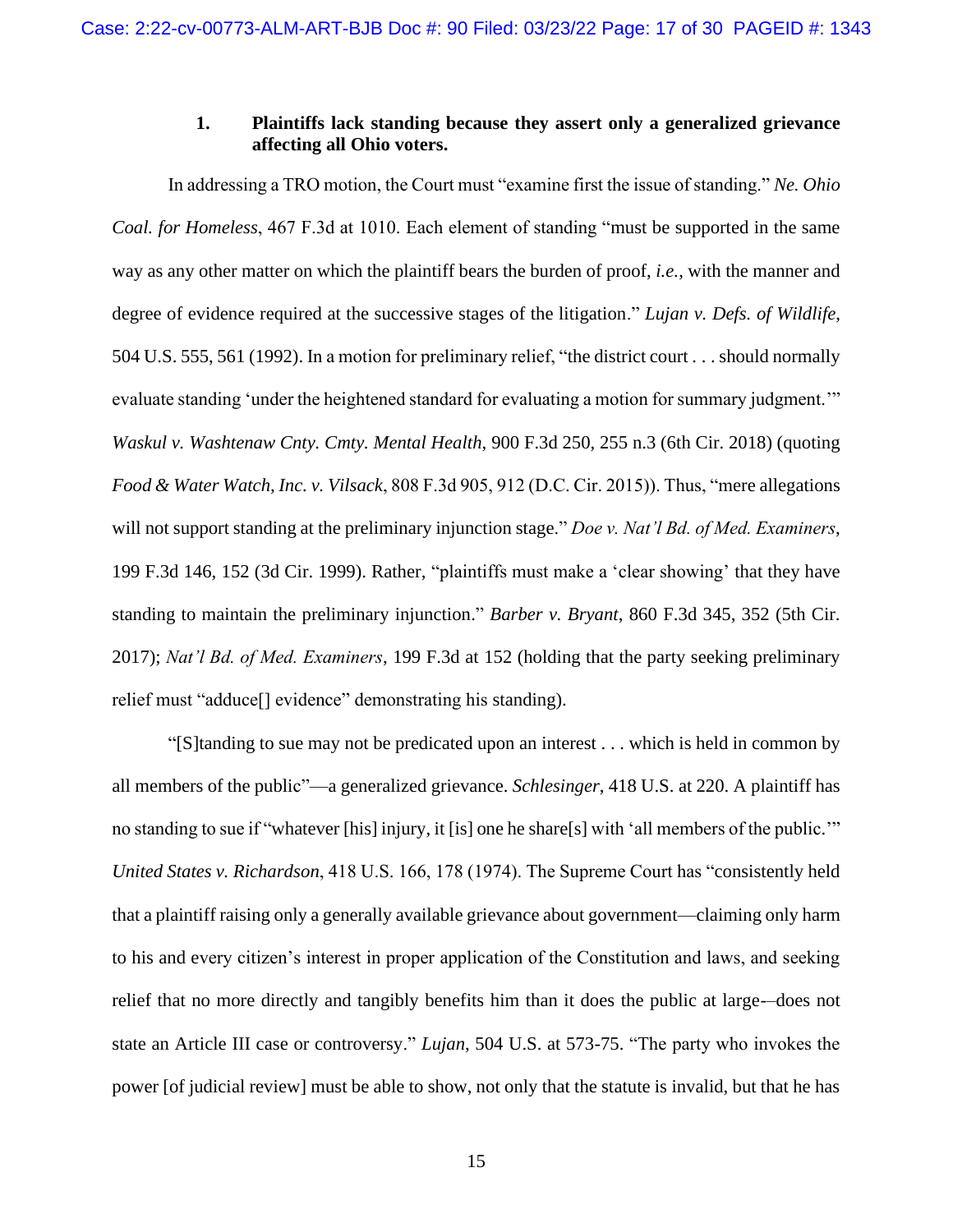sustained or is immediately in danger of sustaining some direct injury as the result of its enforcement, and not merely that he suffers in some indefinite way in common with people generally." *Nat'l Rifle Ass'n of Am.*, 132 F.3d at 294 (quoting *Massachusetts v. Mellon*, 262 U.S. 447, 488 (1923)).

This rule is fully applicable in cases, like this one, in which voters challenge state supreme court decisions relating to elections as allegedly violating federal rights. *Lance v. Coffman*, 549 U.S. 437, 439-442 (2007) (per curiam). Such voters must show some harm to themselves in particular; they may not sue based on arguments that the state's actions generally impair voting rights or render an election unfair. *See id.*; *Nolles*, 524 F.3d at 900; *Looper v. Bowman*, 958 F. Supp. 341, 344 (M.D. Tenn. 1997). As the Eighth Circuit has explained, the claim that an interpretation of state law "resulted in a fundamentally unfair election does not allege a personalized injury" if plaintiffs "do not allege that they were treated differently than other voters or that their votes were diluted as compared to other voters, that election officials refused to count their votes or failed to follow state election procedures, or even that the [state officials] violated state law . . . ." *Nolles*, 524 F.3d at 900; *see also Looper*, 958 F. Supp. at 344 ("The Court finds that Plaintiff's allegations of denial of the right to associate with like minded voters and participate in a democratic election do not identify any 'concrete and particularized' injury which he has suffered or will suffer because of the Defendants' conduct. . . . The alleged injuries . . . are abstract and common to all voters or candidates in Putnam County . . . .").

Plaintiffs present evidence of injury only as to one individual Plaintiff, Mr. Gonidakis himself. *See* Aff. of Michael Gonidakis, ECF No. 84-1. And Mr. Gonidakis's asserted injuries are shared with every active voter in Ohio: he "typically participate[s] in the statewide legislative primary election process" by "learning about candidates; supporting candidates, financially or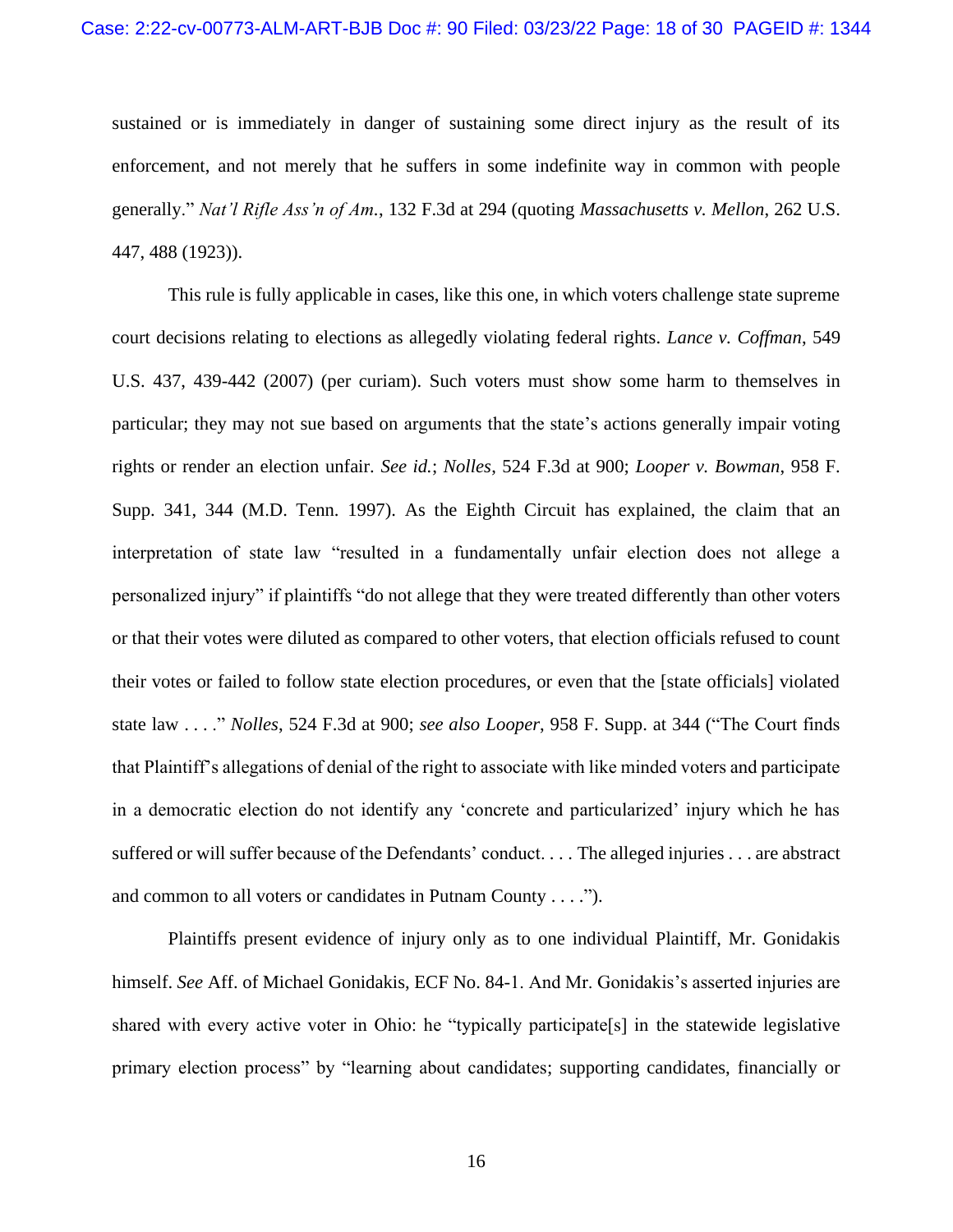otherwise; and associating with like-minded voters," he has begun "engaging in [his] usual election-related activity concerning General Assembly legislative districts," but if the election is not held under the Third Plan, then "all [his] work to-date engaging in the election process will be for nothing." *Id.* ¶¶ 7-12. Mr. Gonidakis does not identify anything concrete that he has done as part of his "usual election-related activity," *id.* ¶ 9, much less make any showing that such activities differ from those all of all other Ohio voters. And regardless, Mr. Gonidakis's investment of "personal resources into" the election process "does not transform a fundamentally generalized grievance into a personal one." *Johnston v. Geise*, 88 F. Supp. 3d 833, 842 (M.D. Tenn. 2015). Any uncertainty created by the invalidation of the Third Plan is in no way unique or particularized to Mr. Gonidakis—it is true in equal measure of every single voter in Ohio.

Mr. Gonidakis also asserts an additional form of injury from the malapportionment, under the 2020 census, of his legislative districts from last decade. *Id.* ¶ 14. Unlike Mr. Gonidakis's other asserted injuries, injury from residing in overpopulated districts would suffice to give Mr. Gonidakis standing, were there any prospect whatsoever of elections proceeding under last decade's districts. But there is no such prospect. Secretary LaRose has never once suggested that the invalidation of the Third Plan means that elections will proceed under last decade's districts. To the contrary, Secretary LaRose has made clear that (absent relief from this court) the primary will be postponed while new, lawful districts are drawn. *Supra* Part I. Without any realistic prospect that an election will actually be held under a malapportioned map, any malapportionment injury to Mr. Gonidakis is purely hypothetical, not certainly impending as would be required to provide standing to sue. *Clapper v. Amnesty Int'l USA*, 568 U.S. 398, 410 (2013).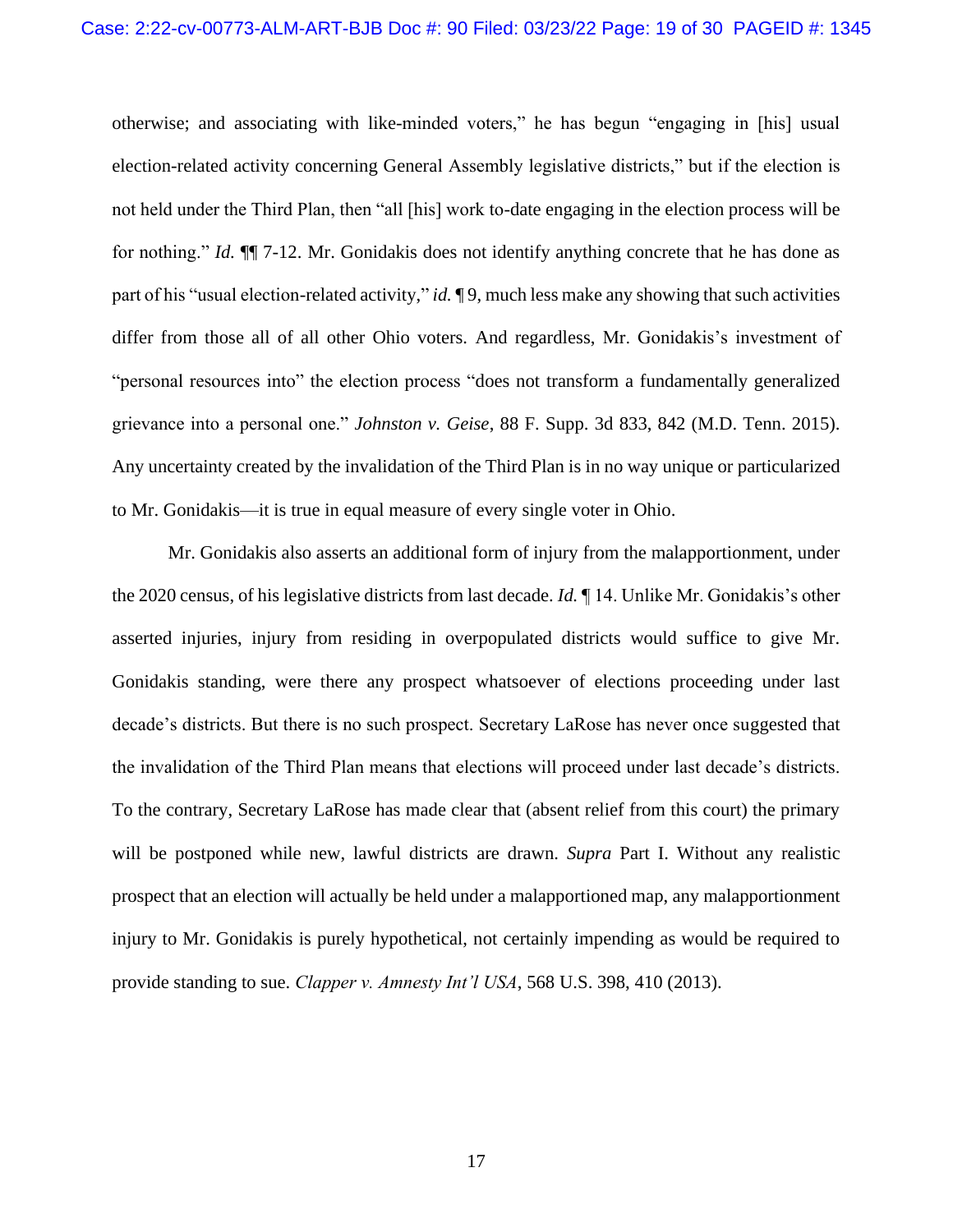### **2. Plaintiffs have no federal claim, because the scheduling of the General Assembly primary is a question of Ohio law.**

<span id="page-19-0"></span>Plaintiffs also are unlikely to succeed in proving any violation of federal law. Their threatened injury stems entirely from the delay of the May 3 General Assembly primary. But Plaintiffs have no *federal* right to have the General Assembly primary held on May 3 rather than on some other day. The timing of the primary election for the Ohio General Assembly is entirely a question of Ohio law. And the lack of a federal claim will be dispositive, because "federal courts lack jurisdiction to enjoin state officials on the basis of state law." *Ohio Republican Party,* 543 F.3d at 360 (citing *Pennhurst State Sch. & Hosp. v. Halderman*, 465 U.S. 89, 124-25 (1984)).

In arguing otherwise, Plaintiffs rely upon their "fundamental right" to vote, Mot. at 8-9, and freedom of association, Mot. at 10-11. But to the extent those rights are threatened, it is only because Ohio will hold the General Assembly primary later than it was originally scheduled. Nothing in federal law prohibits such a delay. To the contrary, "the Federal Constitution gives states, not federal courts, 'the ability to choose among many permissible options when designing elections.'" *Thompson v. DeWine*, 976 F.3d 610, 620 (6th Cir. 2020) (per curiam) (quoting *Thompson v. DeWine*, 959 F.3d 804, 812 (6th Cir. 2020)). Federal courts "don't have the power to tell states how they should run their elections." *Id.* That is particularly so for a wholly state election, as here: "[e]lection law, as it pertains to state and local elections, is for the most part a preserve that lies within the exclusive competence of the state courts." *Nolles*, 524 F.3d at 898 (quoting *Bonas v. Town of N. Smithfield*, 265 F.3d 69, 74 (1st Cir. 2001)).

This case does not involve any of the "limited circumstances" in which an election procedure involving only state officials may violate federal law. *Id*. There is no allegation of "discriminat[ion] against a discrete group of voters." *Id.* Rather, the delay to the General Assembly primary affects all Ohio voters equally. Nor is this a case involving "willful and illegal conduct of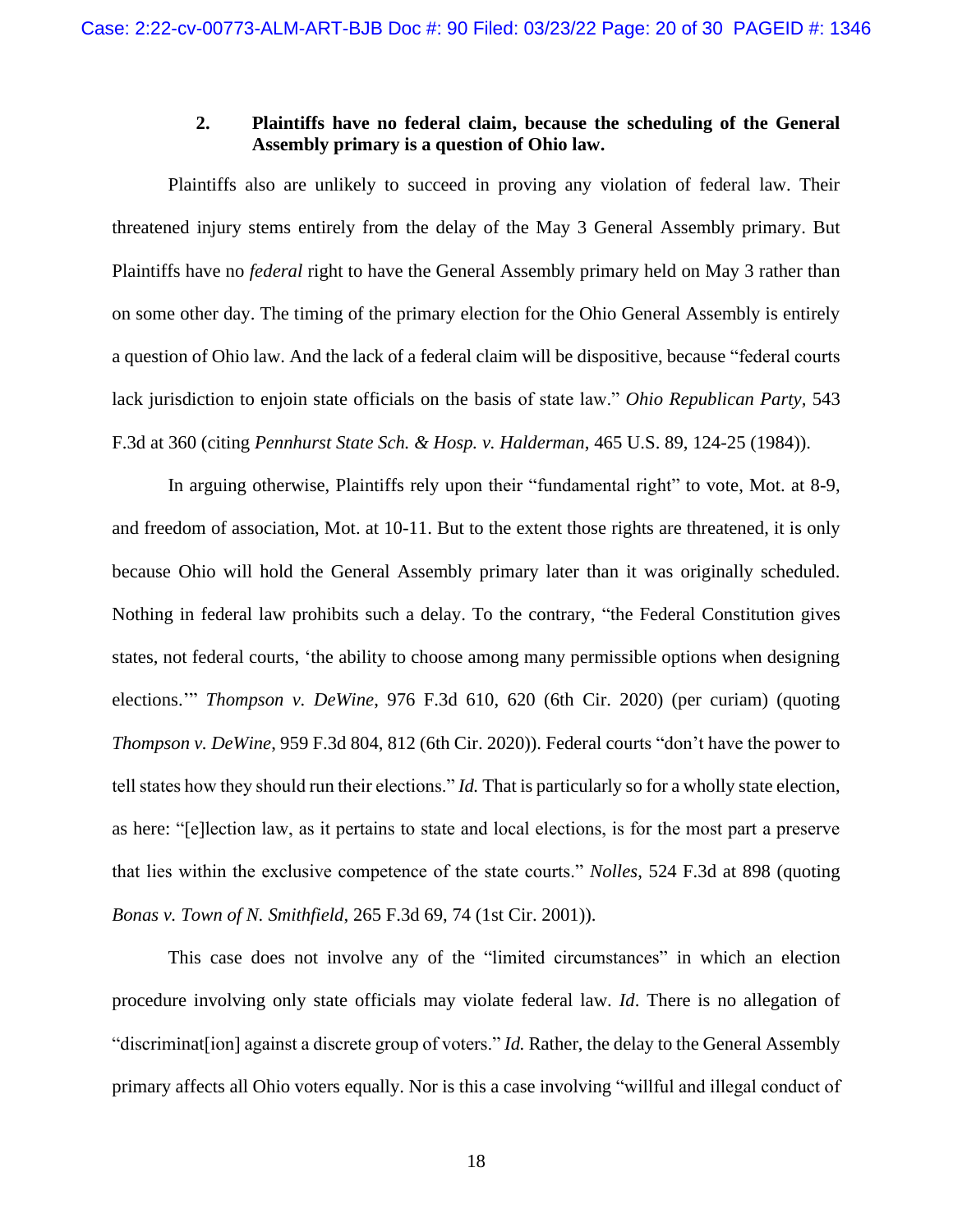election officials result[ing] in fraudulently obtained or fundamentally unfair voting results." *Id.* at 899. Finally, there is no question of "election officials refus[ing] to hold an election though required by state law, resulting in a complete disenfranchisement." *Id.* at 898. Unlike in the cases in which courts have found such a violation, Ohio has not refused to hold an election and thereby entirely prevented voters from selecting public officials for some term of office. *Cf. Bonas*, 265 F.3d at 78 (town officials extended their terms and "dispense[d] with the 2001 election" without legal authority); *Duncan v. Poythress*, 657 F.2d 691, 695 (5th Cir. 1981) (governor appointed a new Supreme Court justice where Georgia law required a special election). Unlike in *Bonas* and *Duncan*, no one has been or will be disenfranchised, and no official has taken office or extended their term without authority. Rather, Ohio voters will merely vote in a primary election held at some date later than May 3—a primary date set more than half a year before the general election date—once lawful districts can be established. *Supra* Part I. The lawfulness of that delay is entirely a question of state law and provides no basis for this Court's intervention. Many states conduct late-summer primaries, and just today, the U.S. Supreme Court emphasized that there is still plenty of time to draw districts for them. *See Wisc. Legislature v. Wisc. Elections Comm'n*, No. 21A471, slip op. at 2 (U.S. Mar. 23, 2022) (reversing the Wisconsin Supreme Court's adoption of legislative maps and explaining that "[s]ummarily correcting the error gives the [state] court sufficient time to adopt maps consistent with the timetable for Wisconsin's August 9th primary election").

Plaintiffs' argument that the 2010 General Assembly districts are now malapportioned does nothing to change this. Mot. at 9-10. Again, even if this Court does nothing, there is no prospect of an election occurring under the 2010 districts. Everyone agrees that such an election would be unconstitutional (as a matter of both federal and state law), and there is no evidence that Ohio plans to conduct one. *Supra* Part I. Rather, the status quo is a delay to the primary while the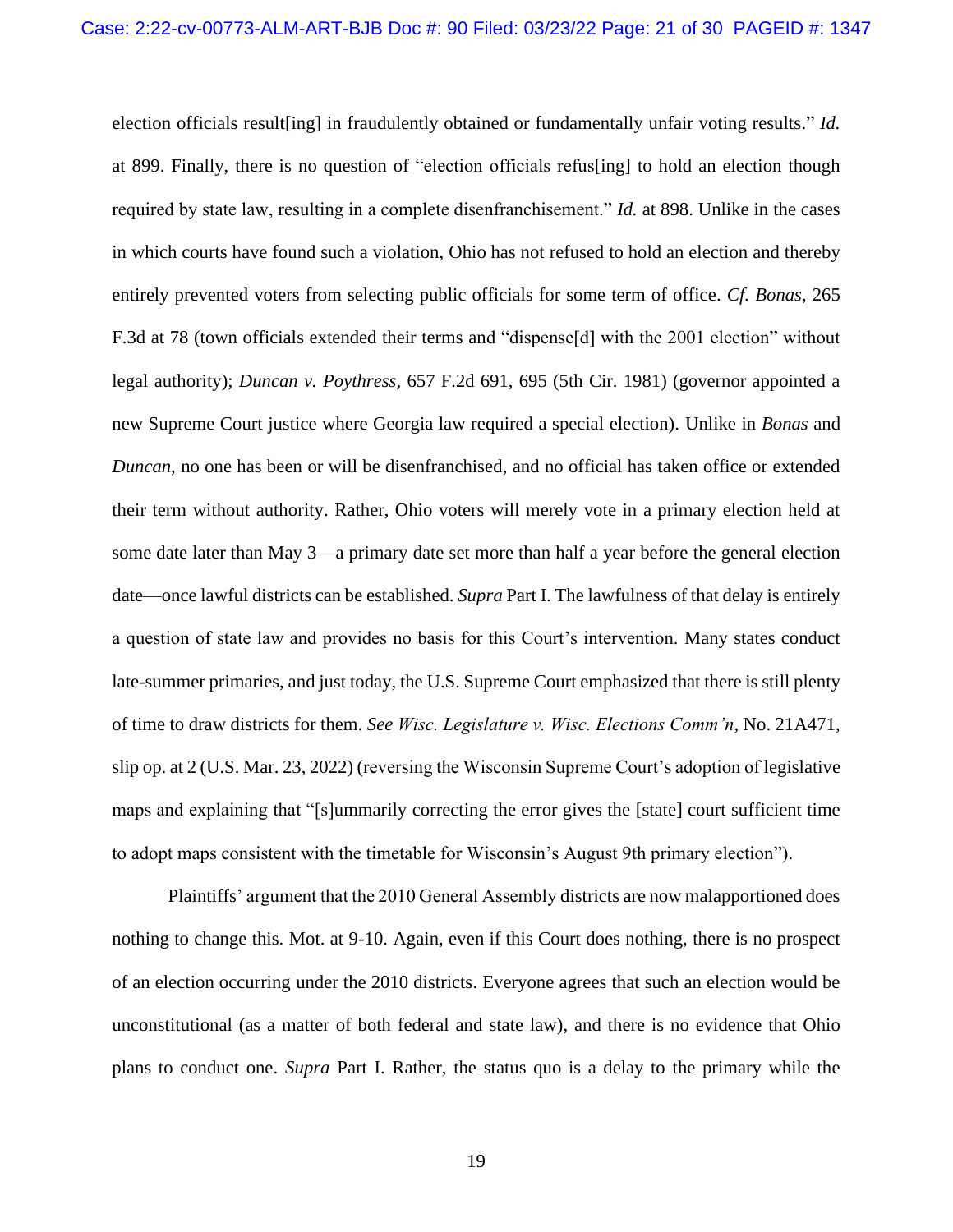Commission finalizes lawful maps. *Id.* If some threat of an election under the 2010 districts later emerges, the Court can step in then.

Finally, Plaintiffs' procedural due process arguments about the Ohio Supreme Court's three decisions reviewing General Assembly plans likewise do not assert a valid federal claim. Mot. at 11-14. The Gonidakis Plaintiffs were not and are not parties to the Ohio Supreme Court proceedings. The Due Process Clause's procedural rights in state court belong solely to *litigants*, not third parties. *See, e.g.*, *Gilbert v. Ferry*, 298 F. Supp. 2d 606, 616-17 & n.11 (E.D. Mich. 2003) (dismissing § 1983 due process claim against Michigan Supreme Court by an attorney in state proceedings because the attorney was "either reasserting the due process interests of his clients or predicating his claim on the rights of his clients to a fair and impartial tribunal"); *In re Goodman*, No. 14-br-62333, 2015 WL 3507119, at \*3 (N.D. Ohio Bankr. June 1, 2015) ("Debtor was not a party to the first state court action and was therefore not injured by it. Consequently, the court rejects Debtor's argument that the due process violations resulting in entry of the first state court judgment are the source of his injury.").

Moreover, even a *party* to the Ohio Supreme Court proceedings could not challenge the fairness of its decisions in this court: under the *Rooker-Feldman* doctrine, review of such decisions lies solely via a writ of certiorari from the United States Supreme Court. *See D.C. Ct. App. v. Feldman*, 460 U.S. 462, 482 (1983). It is no coincidence that every one of the procedural due process cases Plaintiffs cite involved a party to the state court decision challenging that decision on direct Supreme Court review. *See Reich v. Collins*, 513 U.S. 106 (1994) (direct review of Georgia Supreme Court decision); *Bouie v. City of Columbia*, 378 U.S. 347 (1964) (direct review of Supreme Court of South Carolina decision); *Saunders v. Shaw*, 244 U.S. 317 (1917) (direct review of Louisiana Supreme Court decision).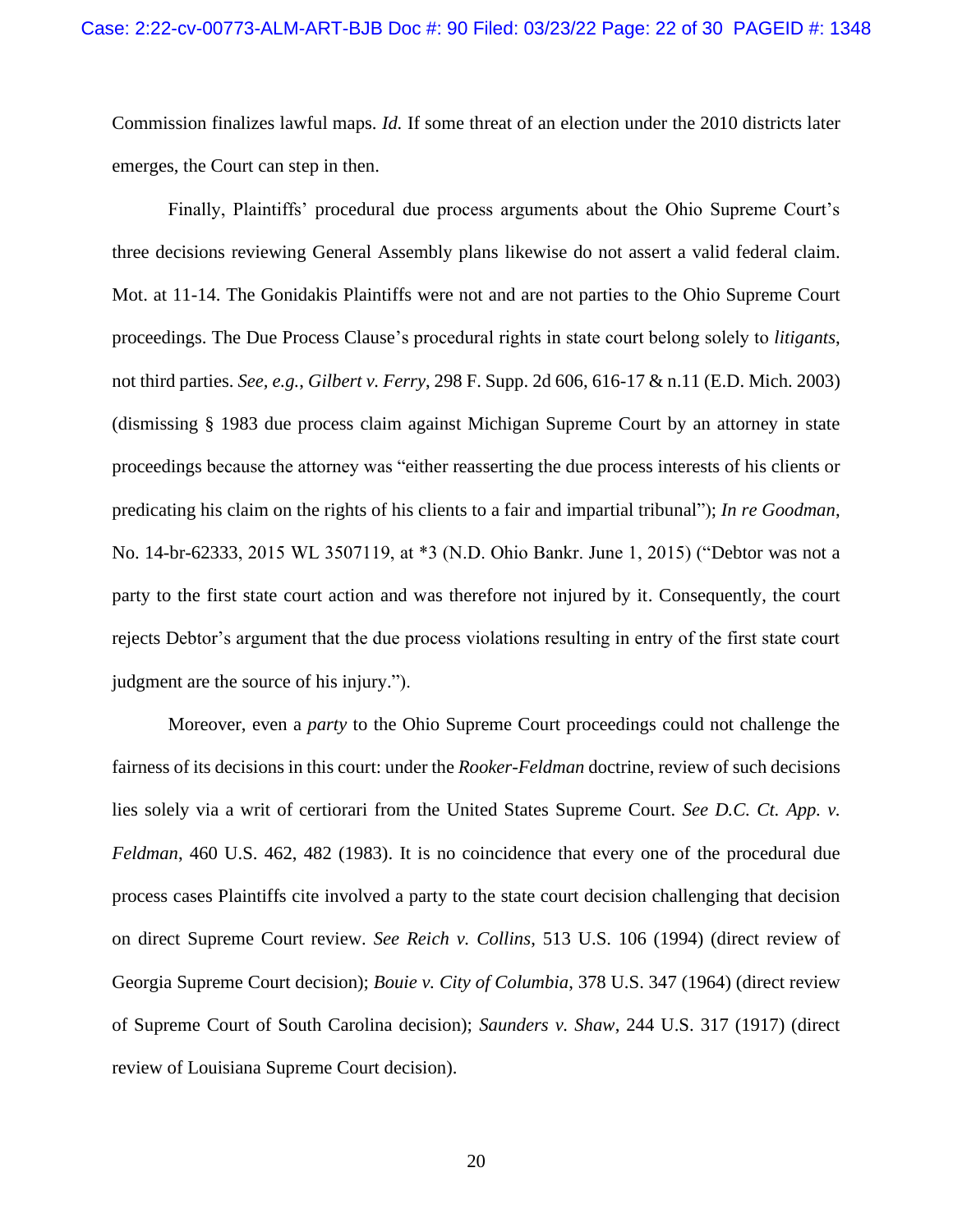In any event, Plaintiffs' quarrel is with the substance of the Ohio Supreme Court's rulings, not the procedure. Plaintiffs make plain that they disagree with the Ohio Supreme Court's interpretation of Article XI's requirements. Mot. at 13-14. But the Ohio Supreme Court is the arbiter of the Ohio Constitution, and its decisions are controlling. *In re Darvocet, Darvon, & Propoxyphene Prod. Liab. Litig*., 756 F.3d 917, 937 (6th Cir. 2014). In any event, Plaintiffs' second-guessing of the Ohio Supreme Court's interpretation of Ohio law, in a case to which they are not a party, cannot show a violation of Plaintiffs' federal procedural due process rights.

#### **3. Plaintiffs cannot obtain the sole remedy they seek because it violates valid Ohio state law as authoritatively construed by the Ohio Supreme Court.**

<span id="page-22-0"></span>Even if Plaintiffs had standing and a potential federal claim associated with the date of Ohio's primary election, they still have no likelihood of success in obtaining the sole remedy they seek: an order requiring Secretary LaRose to conduct General Assembly elections under the Third Plan. The Ohio Supreme Court has already held that the Third Plan violates the Ohio Constitution, and there is no basis for this Court to order that the Third Plan nevertheless be used.

To be sure, federal courts can order state officials to conduct legislative elections under particular reapportionment plans if doing so is necessary to remedy a violation of federal law. *White*, 412 U.S. at 794-95. But when federal courts do so, they must "follow the policies and preferences of the State, as expressed in statutory and constitutional provisions or in the reapportionment plans proposed by the state legislature, whenever adherence to state policy does not detract from the requirements of the Federal Constitution." *Id.* at 795; *see also Perry v. Perez*, 565 U.S. 388, 393 (2012) ("'[F]aced with the necessity of drawing district lines by judicial order, a court, as a general rule, should be guided by the legislative policies underlying' a state plan-– even one that was itself unenforceable—'to the extent those policies do not lead to violations of the Constitution or the Voting Rights Act.'" (quoting *Abrams v. Johnson*, 521 U.S. 74, 79 (1997)).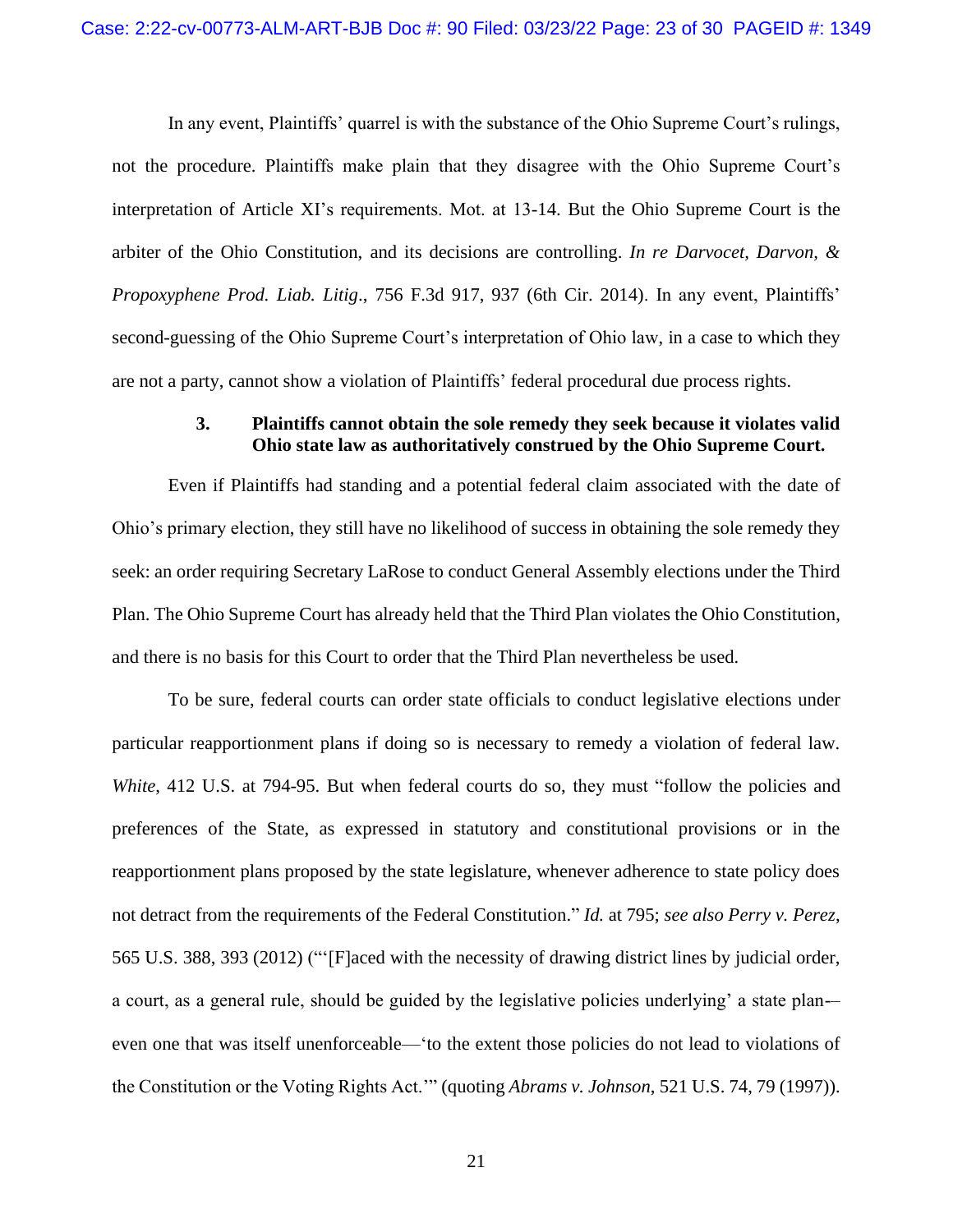Thus, a federal court may not impose a "court-ordered plan that reject[s] state policy choices more than [is] necessary to meet the specific constitutional violations involved." *Upham v. Seamon*, 456 U.S. 37, 42 (1982) (per curiam). Rather, federal reapportionment remedies must be "limited to those necessary to cure any constitutional or statutory defect." *Id.* at 43. This is just a particular application of general preemption principles, under which federal law displaces state redistricting laws only if those laws "are an *unavoidable obstacle* to the vindication of the federal right." *Large v. Fremont Cnty., Wyo., 670 F.3d 1133, 1145 (10th Cir. 2012)*.<sup>1</sup> In remedying a federal-law violation, federal courts therefore may not "gratuitously disregard[] state laws—laws that need *not* be disturbed to cure the [federal law] violation." *Id.* (emphasis in original). "In that situation, the conflict with state law is not a necessary consequence of the remedial operation of federal law but, rather, it reflects a mere policy disagreement" between the state law and the reviewing court. *Id.* at 1146.

Here, the Ohio Supreme Court has spoken very clearly: the Third Plan violates Ohio law's partisan fairness provisions, and those violations run so deep they taint the plan in its entirety and require the drafting of an entirely new plan. *LWV III*, 2022 WL 803033 ¶¶ 2, 44. Nothing about that Ohio-law holding is contrary to or preempted by federal law. To the contrary, the Supreme Court has expressly held that "[p]rovisions in state statutes and state constitutions can provide standards and guidance for state courts to apply" in combatting excessive partisan gerrymandering. *Rucho v. Common Cause*, 139 S. Ct. 2484, 2508 (2019). Thus, federal law provides no justification for ordering Ohio to conduct elections under the unconstitutional Third Plan. Plaintiffs cannot

<sup>1</sup> *Large* involved a remedial plan adopted by a local government, not a federal court. *See id.* But the preemption question is the same: the extent to which state law districting requirements are displaced by federal law.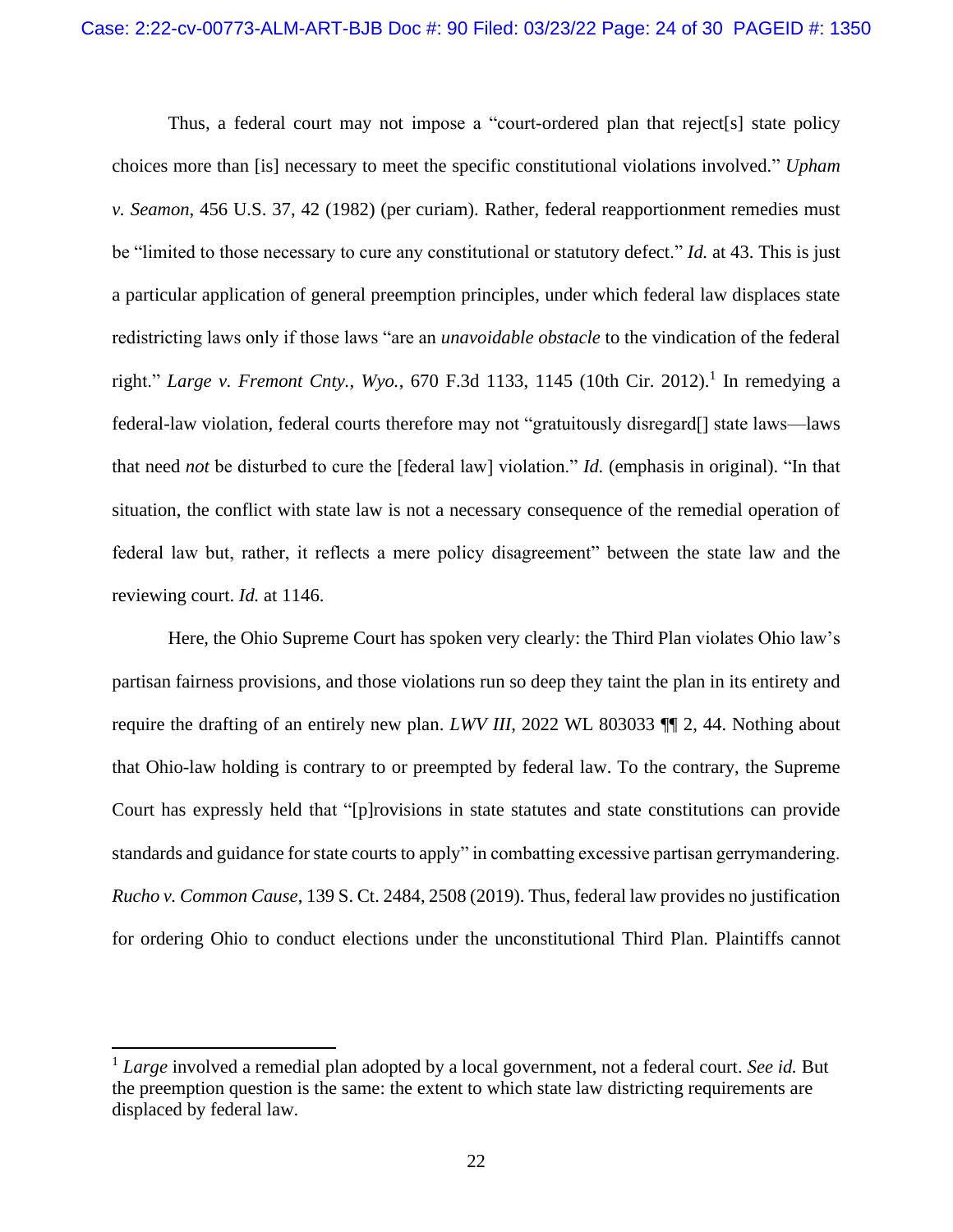wield a TRO motion in this Court as a magic wand to conjure away the Ohio Supreme Court decision rejecting use of the Third Plan because it violates Ohio law.

In arguing otherwise, Plaintiffs rely on *Reynolds v. Sims*, 377 U.S. 533, 537 (1964). Mot. at 16-17. But *Reynolds* is entirely consistent with this analysis. *Reynolds* emphasized that "state constitutional provisions should be deemed violative of the Federal Constitution only when validly asserted constitutional rights could not otherwise be protected and effectuated," and held that "courts should attempt to accommodate the relief ordered to the apportionment provisions of state constitutions insofar as is possible." 377 U.S. at 584. But "[w]hen there is an unavoidable conflict between the Federal and a State Constitution, the Supremacy Clause of course controls." *Id.* Such a conflict was present in *Reynolds* itself, because the federal right at issue—the right to districts of substantially equal population—was directly inconsistent with state constitutional provisions providing for unequal districts. *Id.* at 568-69.<sup>2</sup>

There is no inconsistency here. Ohio law prohibits General Assembly plans drawn primarily to favor one political party, including the Third Plan, but nothing in Federal law *requires* unfair districts. It is entirely possible to draw General Assembly districts that comply with both Ohio law's requirements and federal law—the Ohio Supreme Court expressly so concluded, and Plaintiffs make no contrary showing. *LWV I*, 2022 WL 110261, at \* 27. Even if the Court at some point concludes that it must impose its own districts to redress Plaintiffs' federal claims, the Court would need to impose districts that comply with the Fair District Amendments. *White*, 412 U.S. at 794-95; *Reynolds*, 377 U.S. at 584. The Third Plan emphatically does not fit the bill.

<sup>2</sup> Similarly, in *McDaniel v. Paty*, 435 U.S. 618 (1978), and *Espinoza v. Montana Department of Revenue*, 140 S. Ct. 2246 (2020), which Plaintiffs also cite, state constitutional provisions prohibiting ministers from serving as legislators and prohibiting aid to religious schools, respectively, were held directly inconsistent with the First Amendment, and thus preempted. Nothing in either case suggests that a federal court may order a remedy that violates state law where, as here, doing so is *not* required to protect federal rights.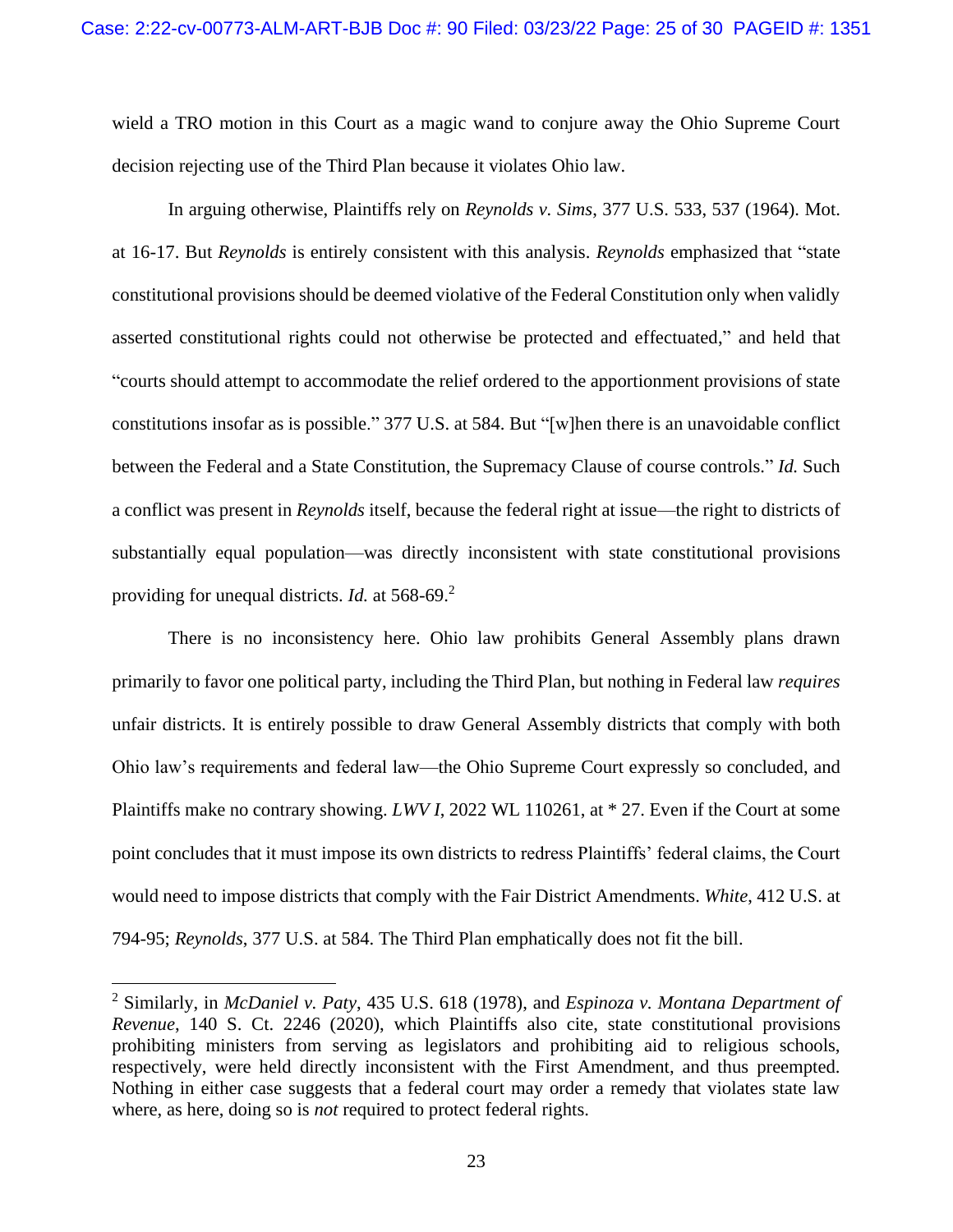#### **B. Plaintiffs do not face irreparable harm, merely a delayed primary.**

<span id="page-25-0"></span>The requirement of irreparable harm "is indispensable" to a motion for preliminary relief: "If the plaintiff isn't facing imminent and irreparable injury, there's no need to grant relief *now* as opposed to at the end of the lawsuit." *D.T. v. Sumner Cnty. Schs.*, 942 F.3d 324, 327 (6th Cir. 2019) (emphasis in original). And "[t]o merit a preliminary injunction, an injury 'must be both certain and immediate,' not 'speculative or theoretical.'" *Id.* at 327 (quoting *Mich. Coal. of Radioactive Material Users, Inc. v. Griepentrog*, 945 F.2d 150, 154 (6th Cir. 1991)); *see also Doe v. Univ. of Cincinnati*, No. 1:15-CV-600, 2015 WL 5729328, at \*1 (S.D. Ohio Sept. 30, 2015) ("The standard for issuing a temporary restraining order is logically the same as for a preliminary injunction with emphasis, however, on irreparable harm given that the purpose of a temporary restraining order is to maintain the status quo." (citation omitted)).

Plaintiffs argue that they face irreparable harm absent relief because elections will either be held under the malapportioned 2011 maps or will not be held at all. Mot. at 16. But as explained above, *supra* Part I, that is just not so: the status quo is a primary held on a later date once lawful maps are drafted, not the 2011 maps or no election at all. Plaintiffs offer no evidence or argument that a delay to the primary will irreparably harm them, and no such harm is apparent.

## <span id="page-25-1"></span>**C. A TRO would irreparably harm the vast majority of Ohio voters, who amended the Ohio Constitution's requirements for state legislative redistricting.**

While Plaintiffs will not be irreparably harmed in the absence of a TRO, ordering Secretary LaRose to maintain the Third Plan would cause substantial and irreparable harm to the Ohio voters who amended Article XI of Ohio's Constitution to include anti-gerrymandering provisions. In November 2015, Ohio voters overwhelmingly approved the Fair District Amendments to Article XI, which overhauled the redistricting process for General Assembly districts and set forth clear and enforceable standards for partisan fairness. *See LWV I*, 2022 WL 110261, ¶ 4; *see also* Jeffrey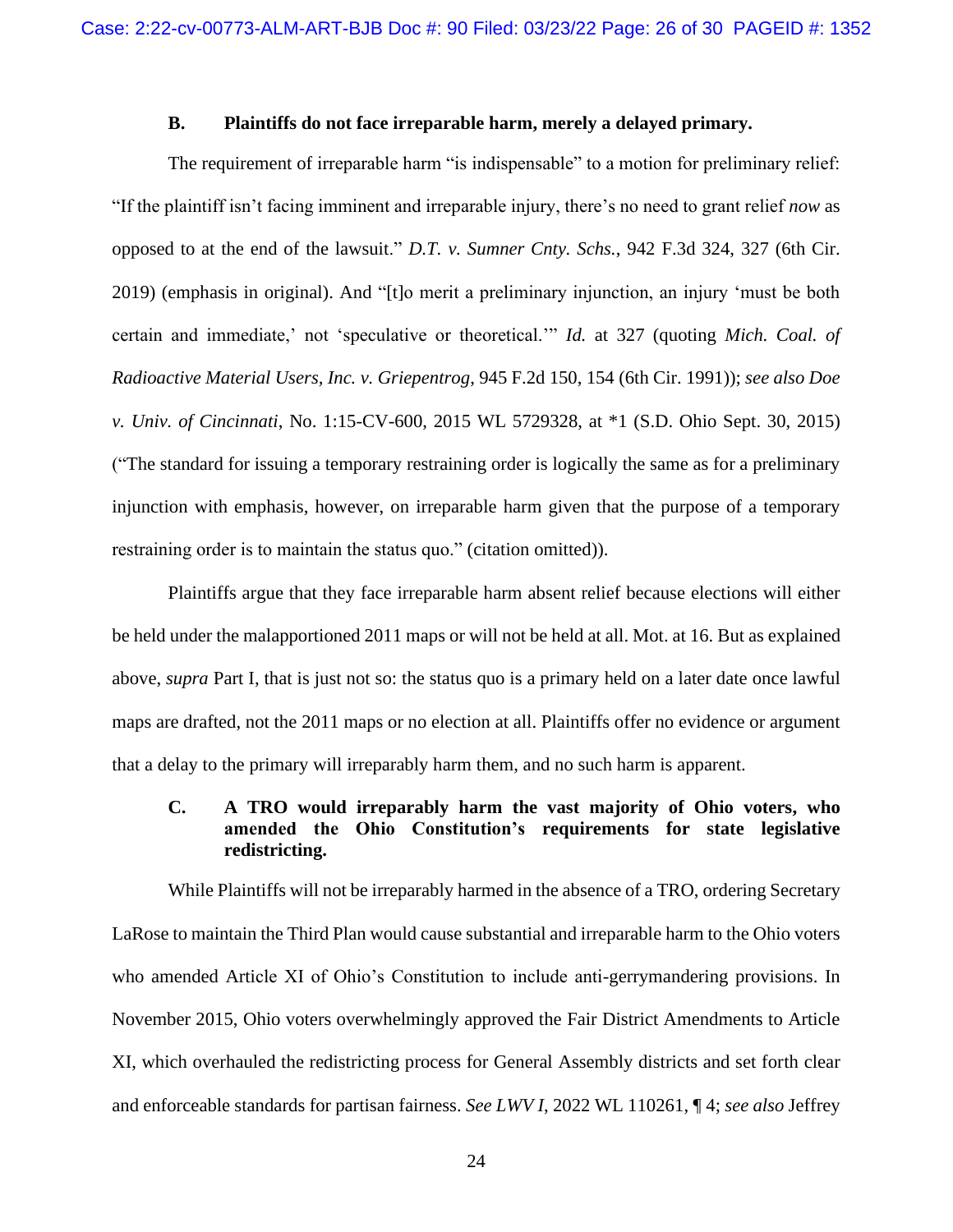S. Sutton, *Who Decides?* 296 (2021) (explaining that Ohio's redistricting reform had "a wide spectrum of support in the state legislature" and won "75% of the vote"). The Ohio Supreme Court invalidated the Third Plan under Article XI's new provisions.

A federal court order mandating implementation of the Third Plan would render Article XI a nullity for the primary and general 2022 elections, and cause Ohio to be governed for the next two years by legislators elected from districts that unfairly disfavor one political party in violation of Ohio law. Moreover, granting Plaintiffs' requested relief would set a precedent, in any future election cycles in which the Commission delays implementation of a legally compliant map, for federal courts to mandate the implementation of General Assembly maps that violate Article XI. This outcome would irreparably harm those Ohioans who advocated for and achieved state constitutional reform.

In addition, an order mandating implementation of the Third Plan would irreparably harm the Bennett Petitioners and the other two Petitioner groups, who are composed of Ohio voters and nonprofit, nonpartisan organizations with members residing in Ohio, who have successfully obtained a ruling from the Ohio Supreme Court invalidating the Third Plan. Those parties' rights under Article XI of the Ohio Constitution ought to weigh heavily in the balancing of harms.

#### **D. The public interest weighs against a TRO.**

<span id="page-26-0"></span>The public interest would not be served by the implementation of a General Assembly plan that the state's highest court has already held to violate the state constitution. "The public has an interest in ensuring that the State's [primary] election is conducted pursuant to state law." *Smith v. S.C. State Election Comm'n*, 901 F. Supp. 2d 639, 649 (D.S.C. 2012). In determining whether to issue a temporary restraining order, this Court should weigh heavily the "[s]erious and irreparable harm [that will] result if Ohio cannot conduct its election in accordance with its lawfully enacted"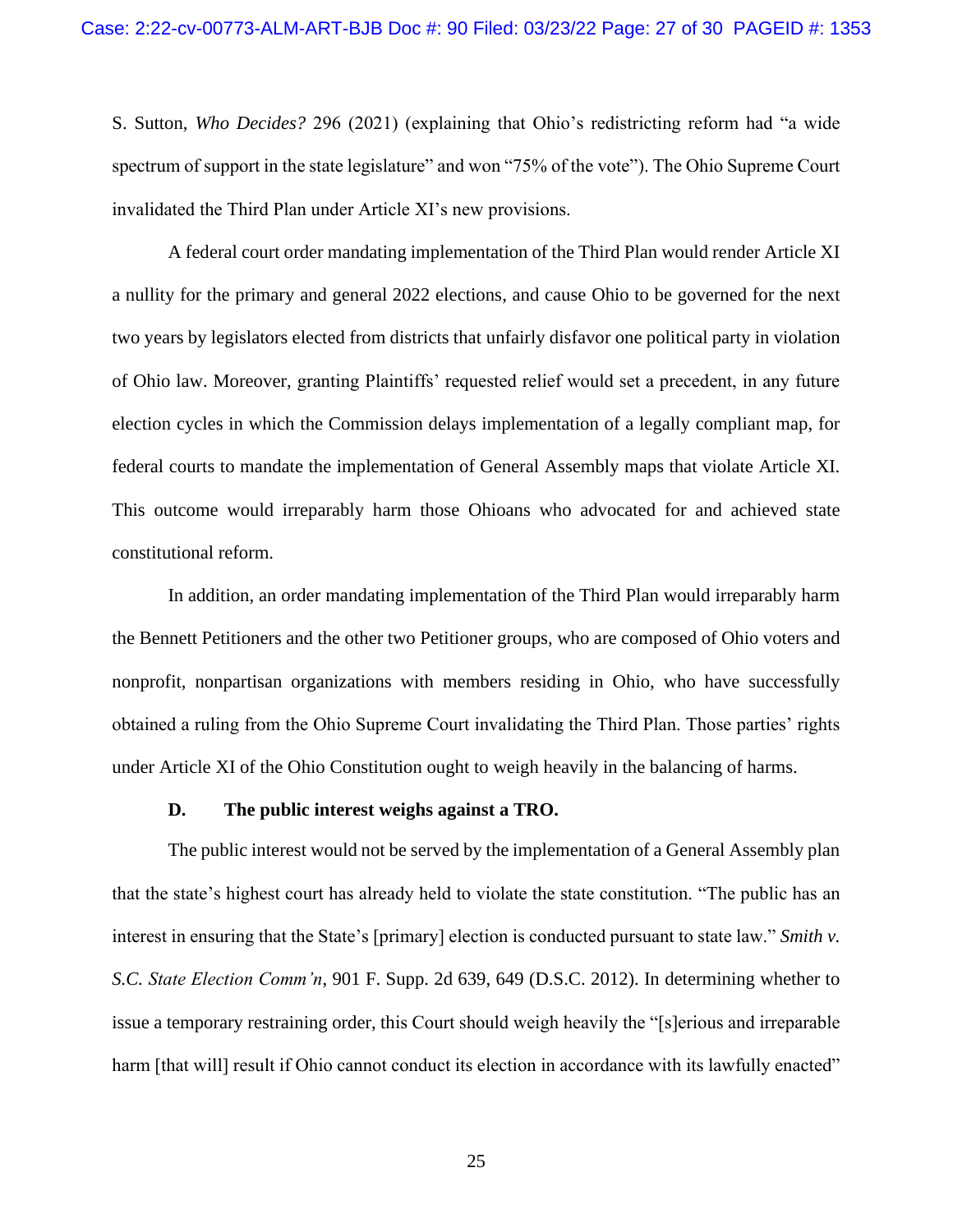redistricting procedures. *See Thompson*, 959 F.3d at 812. Indeed, "giving effect to the will of the people by enforcing the laws they and their representatives enact serves the public interest." *Id.*

## **CONCLUSION**

<span id="page-27-0"></span>For the forgoing reasons, the Court should deny the Gonidakis Plaintiffs' Motion for a Temporary Restraining Order.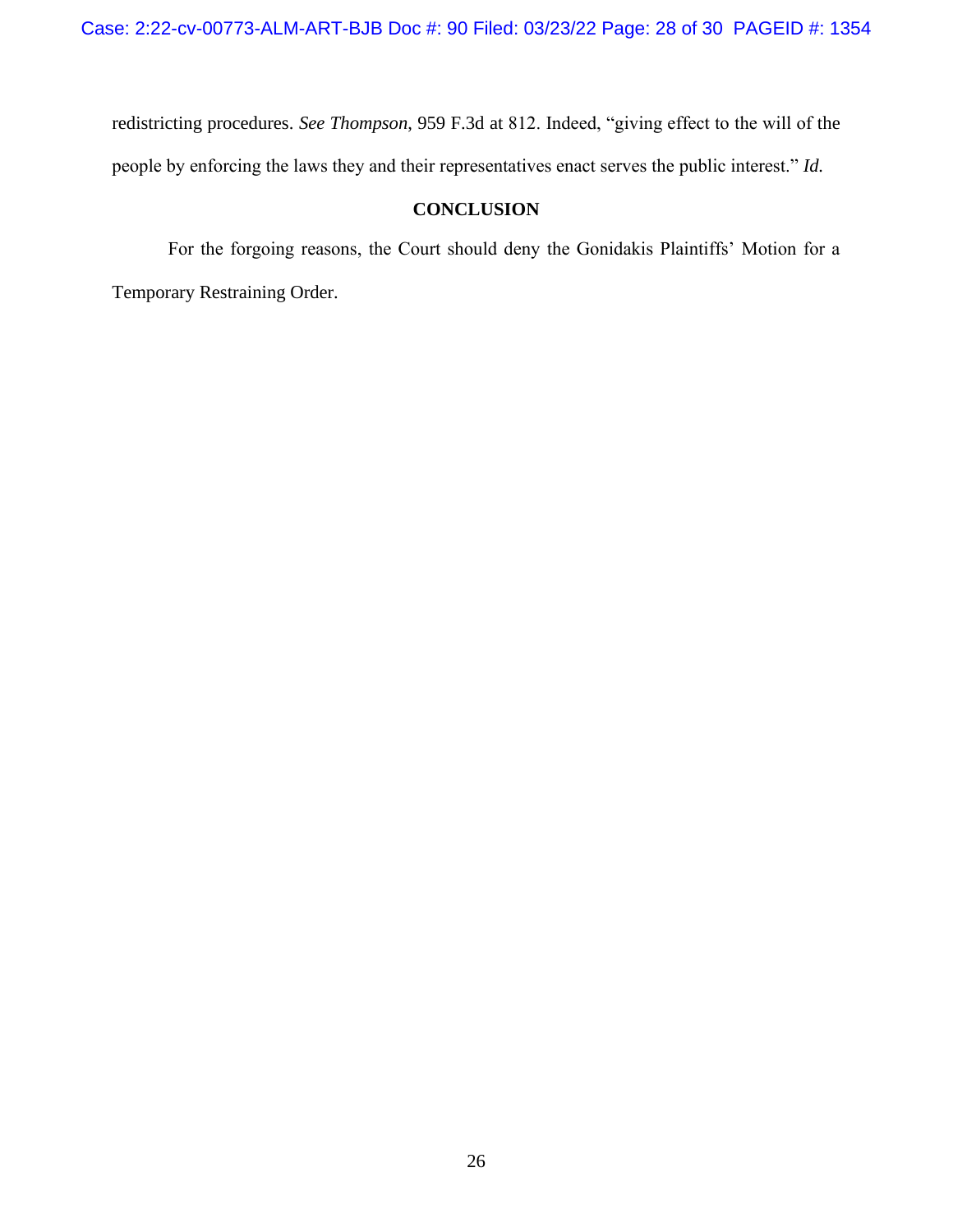Respectfully submitted,

/s/ Donald J. McTigue\_\_\_\_\_\_\_\_\_\_\_\_\_\_\_\_\_\_\_\_ Donald J. McTigue\* (OH 0022849) \**Counsel of Record*  Derek S. Clinger (OH 0092075) MCTIGUE COLOMBO & CLINGER LLC 545 East Town Street Columbus, OH 43215 T: (614) 263-7000 F: (614) 368-6961 dmctigue@electionlawgroup.com dclinger@electionlawgroup.com

Abha Khanna\*\* Ben Stafford \*\* ELIAS LAW GROUP LLP 1700 Seventh Ave, Suite 2100 Seattle, WA 98101 T: (206) 656-0176 F: (206) 656-0180 akhanna@elias.law bstafford@elias.law

David R. Fox\*\* Jyoti Jasrasaria\*\* Spencer W. Klein\*\* Harleen Gambhir\*\*\* Raisa Cramer\*\*\* ELIAS LAW GROUP LLP 10 G St NE, Suite 600 Washington, DC 20002 T: (202) 968-4490 F: (202) 968-4498 dfox@elias.law jjasrasaria@elias.law sklein@elias.law hgambhir@elias.law rcramer@elias.law

\*\* Admitted pro hac vice \*\*\* Motion for admission pro hac vice pending*Counsel for Bennett Petitioners*